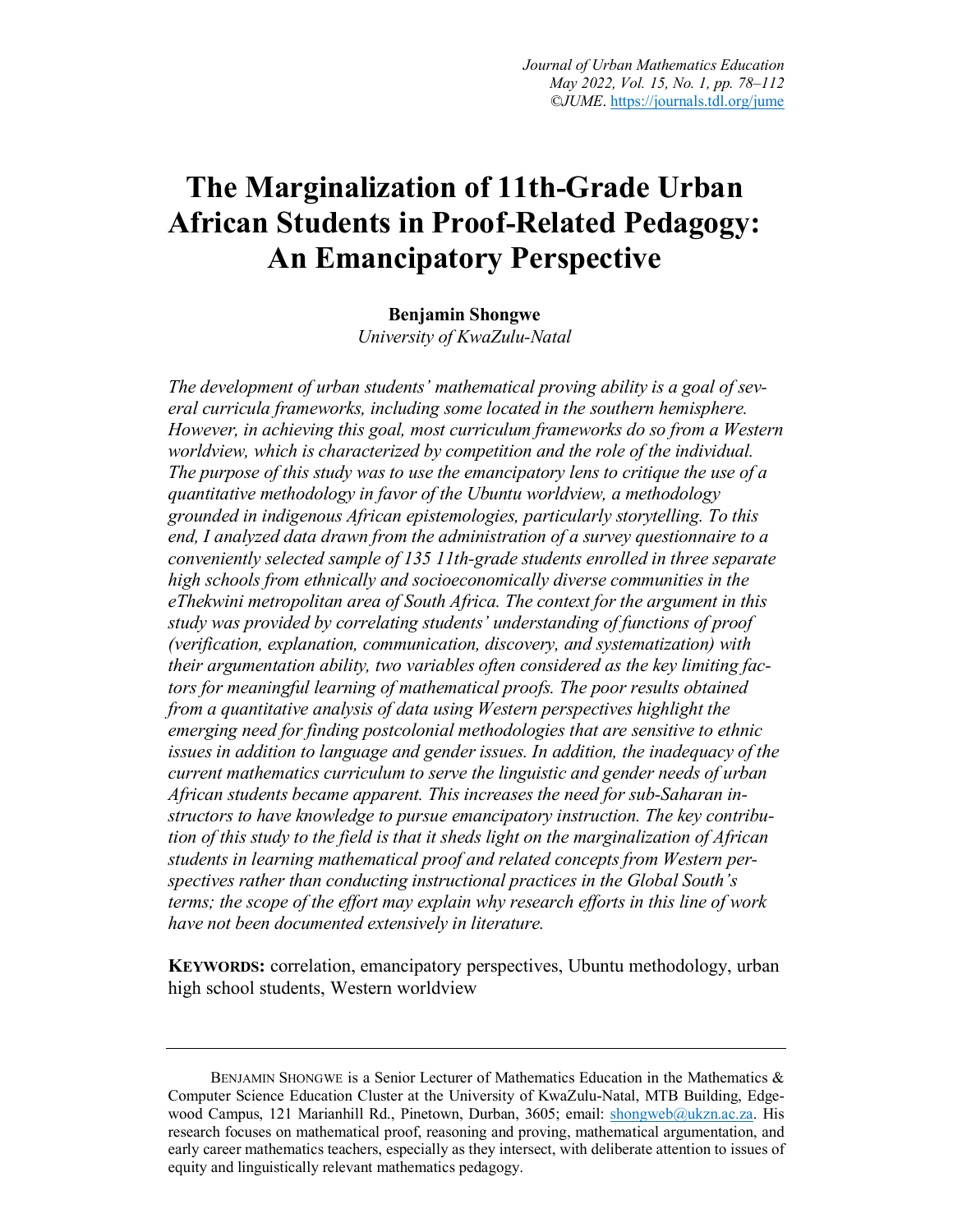he teaching and learning of mathematics takes place in different cultural contexts The teaching and learning of mathematics takes place in different cultural contexts around the world. The South African mathematics curriculum framework, the setting of this study, does not, in Harris et al.'s (2020) terms, foreground the "different cultural ways of knowing" (p. 128), yet urban mathematics education is a rich research area with significant policy implications (Tate, 2008). The argument permeating this paper is that the failure to foreground the pedagogy of South African mathematics classrooms in Ubuntu philosophy engenders the perpetual marginalization of urban South African students' linguistic, cultural, and gender issues, especially so in relation to functional understanding of proof and argumentation ability. Given that the term *Ubuntu* has proven hard to define for academics because of the existence of partially corrupted versions of the term (Seehawer, 2018), a comprehensive philosophical exposition on Ubuntu is beyond the scope of this paper, save to say that in this study Ubuntu refers to an ontology and way of living that significantly differs from those of a Western worldview in that care for others and cooperation are valued more highly than competition and individual advancement (Brock-Utne, 2016; Keane, 2008).

Like in the United States (Matthews, 2008), there is not only a vacuum of urban scholarship in South Africa, but programs meant to address the issues of disadvantaged or underprepared students are fraught with contradictions. For instance, while official language education policies in the public school systems seek to accommodate disadvantaged students, the dominance of English has a substantial impact on linguistic minorities (Harper, 2011). In situating the study within literature on urban scholarship, I describe the economic, political, and racial conditions under which the study took place as important. This description is important because these conditions continue to affect the achievement of urban South African students in mathematics in general, and in proof education in particular, along racial lines and will put the results of this study into context. The results and implications of this study were numerous. Not only was the investigation of the relationship between functions of proof and argumentation important, but the actual research process formed part of the findings. Both these aspects of the research relate to the Ubuntu worldview.

At a broader level, Ubuntu is encapsulated by the principle that "Umuntu ngumuntu ngabantu," which in the IsiZulu<sup>1</sup> language means, "to be a human being is to affirm one's humanity by recognizing the humanity of others and, on that basis, establish humane relations with them" (Naicker, 2015, p. 3). The focus of the present study was on the relationship between students' functional understanding of proof and their argumentation ability, as well as to point to the importance of Ubuntu as an indigenous southern African research paradigm in the context of what a Eurocentric curriculum does to African students' performance in mathematical argumentation, in particular.

<sup>&</sup>lt;sup>1</sup> IsiZulu is one of the indigenous languages of South Africa.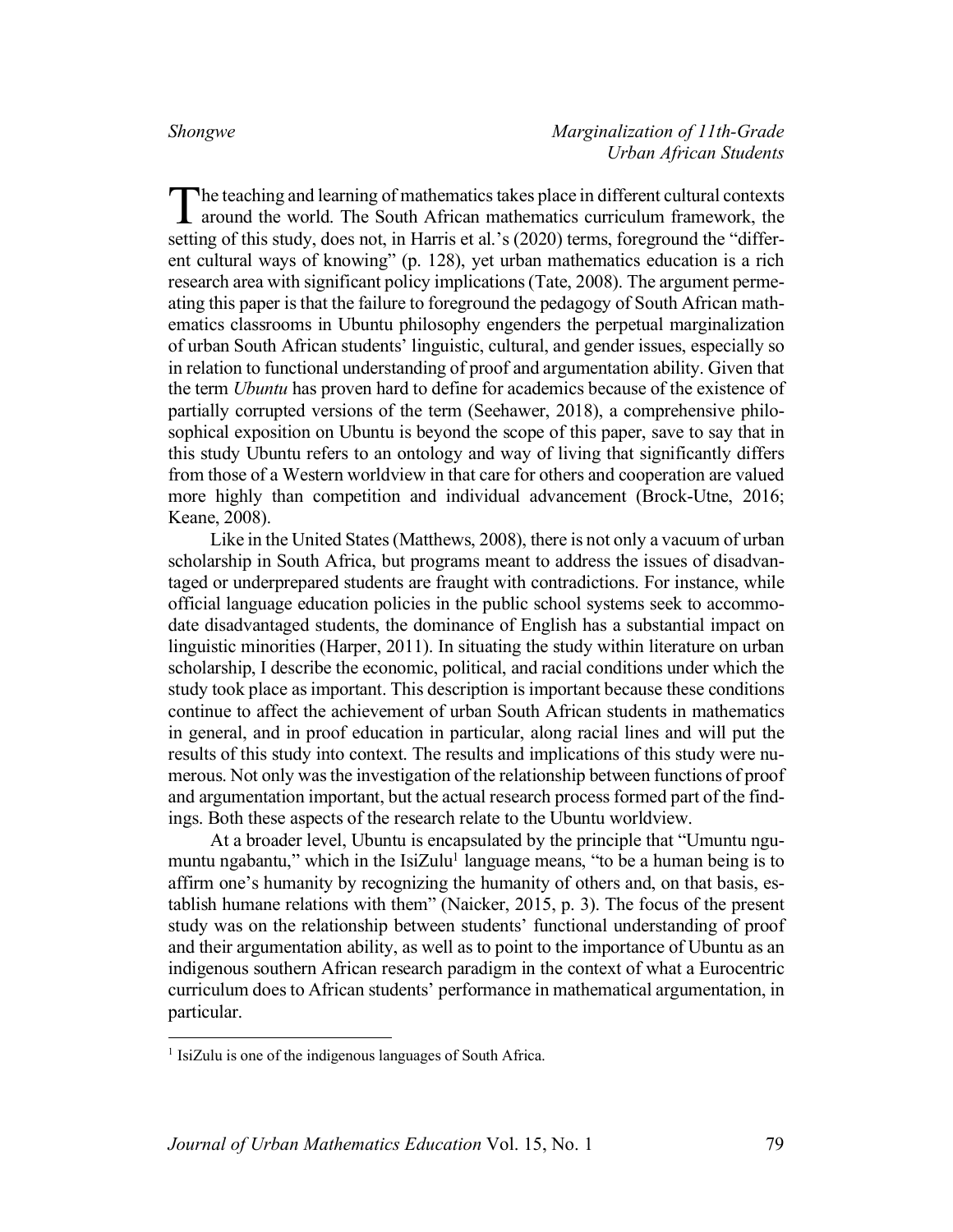### **Urbanization and Urban Africans**

To situate this study within the literature on urban mathematics education, I begin by attempting to define the term *urban* as viewed in the South African context. Although no consensus exists for the term *urbanization*, it is important to at least describe how it is understood for the purposes of this paper. Matthews (2008) lamented the relegation of the term "urban" to an umbrella term that indiscriminately denotes African American, Hispanic, immigrant, or low-income students. He provided a sanitized, tentative definition of "urban" as not only a term that considers geographical context but also encompasses "the lives of people within the multitude of cultural, social, and political spaces in which mathematics teaching and learning takes place" (Matthews, 2008, p. 2). For the context of this study, in South Africa when we say "urban students," we mean students schooling in metropolitan areas, cities, suburbs, towns, and townships, regardless of racial composition (Baffi et al., 2018).

I join Henslin (2017) in defining urbanization as a process that entails a movement of people into cities. The urban population in South Africa accounts for about 65% of the country's total population, making it one of the most urbanized countries on the African continent (Turok, 2014). African adults and their families are currently relocating from rural reservations to urban settings to have access to educational training and employment. The end result of this movement is the assimilation of African people into the dominant European culture thus rendering students unable to engage in a mathematics curriculum that reflects Ubuntu values and perspectives. Urban sprawl resulting from the relocation of African people from tribally controlled land (i.e., reservations) limits the opportunity for Ubuntu practices in an urban setting.

However, Ubuntu has its own problems, particularly in its inability to affirm women; the implications of Ubuntu on gender seems to be conveniently ignored. For instance, Manyonganise (2015) described Ubuntu as partially oppressing women in that, through the Ubuntu worldview, when a baby girl is born, it is tantamount to no human being having been born at all. In contrast, baby boys earn humanness from the moment of their birth. Nonetheless, Manyonganise (2015) goes on to point out that purely regarding Ubuntu as patriarchal would not only undermine its transformative potential but also its actualization "so that it ceases to be steeped in the past, especially in gender relations" (p. 6).

The urbanization of Africans in South Africa is fraught with slavery, cheap and docile labor, and racism, all intended to alienate them from their land (Vellem, 2014). In emphasizing the material issues underlying urbanization, Mabin (1992) argued that the urbanization of Africans in South Africa was a consequence of the discovery of gold and the resultant economic expansion. However, the trend continues to this day. The mushrooming of shantytowns on the periphery of South Africa's major cities is evidence of this claim. Møller (2007) pointed out that, for example, Cape Town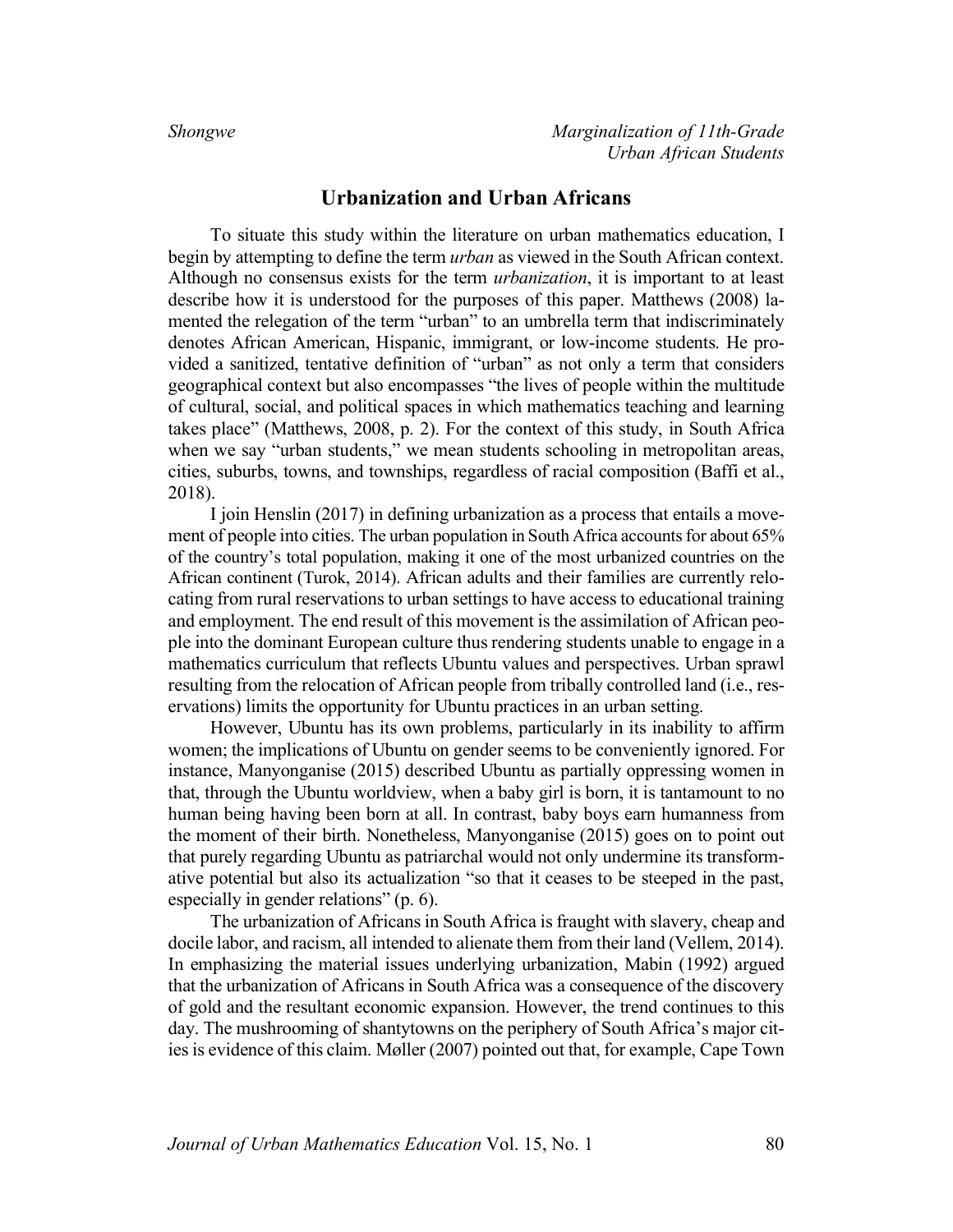doubled its size over the previous 20 years (1987–2007). He further pointed out that large-scale rural-to-urban migration reshaped the country's settlement patterns in the early twenty-first century. Rather than radically challenging the apartheid urban landscape, the neoliberal policies of the former "liberation movement," which is now the ruling party, the African National Congress, tend to reinforce race and class segregation (Maharaj, 2020). In fact, the financial circuits of capital exacerbate capitalism's intrinsic economic, social, and environmental inequalities in South Africa (Bond, 2013).

Similar to trends in indigenous Māori schools (Trinick & Stevenson, 2010), the academic achievement of urban African students who come from poorer socioeconomic backgrounds is lower than that of students from higher socioeconomic backgrounds, such as Whites, Indians, and Coloreds. Studentsfrom higher socioeconomic backgrounds come from families who can afford to send their children to elite private schools that charge exorbitant fees. These inequalities are perpetuated by a capitalist economic system inherited by the democratic government. Although South Africa achieved democracy in 1994 after the end of the apartheid (Afrikaans for "apartness," used to describe a system of separate, racial, and ethnic development based on a White supremacy stance) era, the economic system was not changed. As Schneider (2003) put it:

Although the political environment in South Africa is vastly improved, economic apartheid still exists: the economic divisions along racial lines created by apartheid are still in place today. Despite these divisions, neoliberal economists continue to press for a largely unregulated market system, which is unlikely to improve the lives of most black [African] South Africans. (p. 23)

In South Africa, four official racial groups were declared: (Black) Africans, Whites, Indians, and Coloreds. "Africans" refers to Black people indigenous to South Africa, "Whites" refers to those born in this country but are descendants of immigrants from Europe, and "Indians" refers to those with origins from the country of India. The term "Coloreds," as explained by Petrus and Isaacs-Martin (2012), is used to identify a specific group in South Africa and is most often attributed to students popularly perceived as being of mixed racial and ethnic descent who, over time and due to specific historical, cultural, social, and other factors, have undergone various changes in their perceptions of their identity as Coloreds.

Although South Africa has indigenous nations—for example, the Koi Sans, AmaZulu, AmaXhosa, and so on—its urban classrooms are multicultural; they are not organized along lines of nationality. Put differently, there are no urban schools deliberately designated to attend to a specific indigenous community. As a consequence, all schools follow a neoliberal, capitalist urban system whose curriculum is structured along Western contexts and delivered in English. However, standard South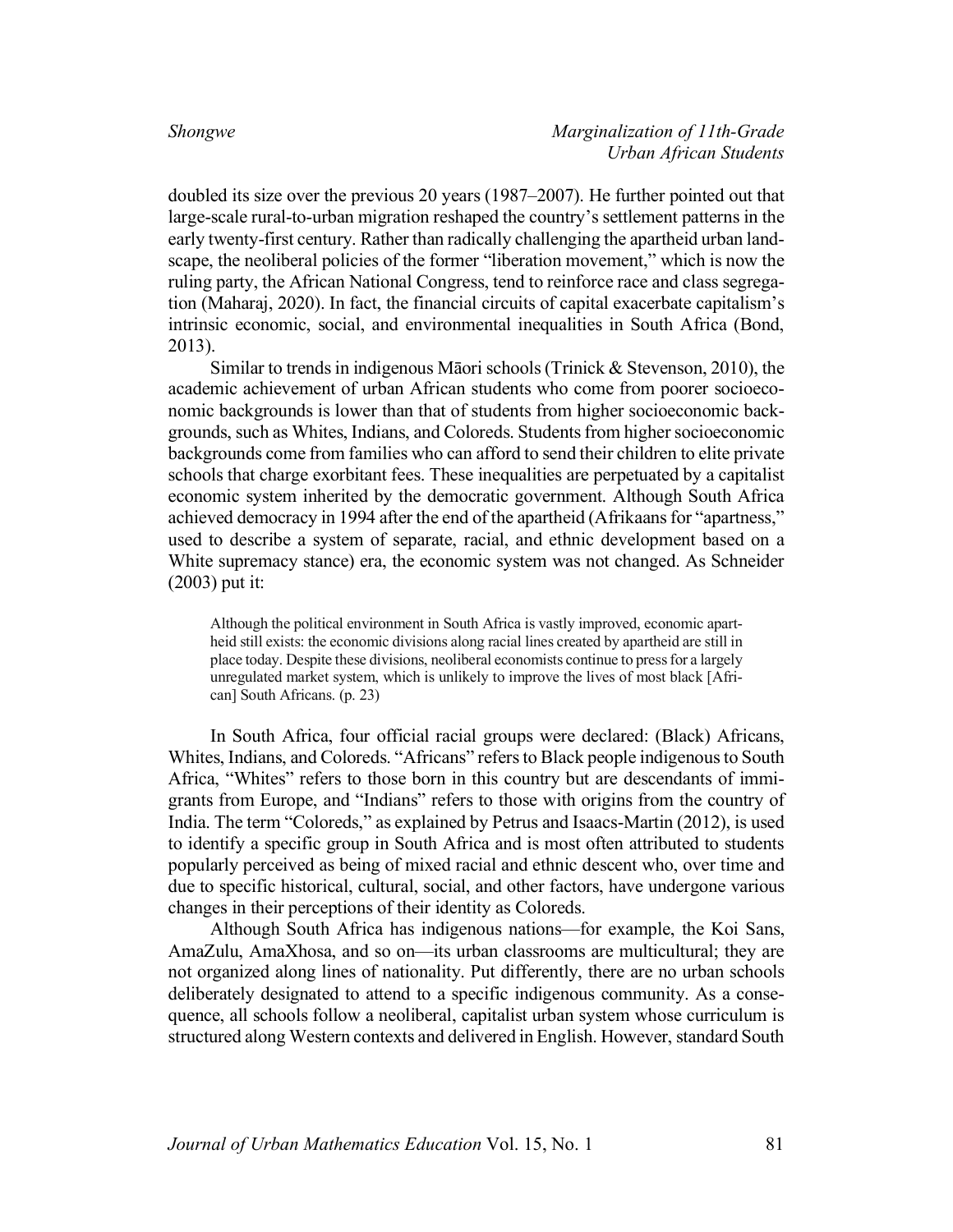African English is not the native language of many African students. The absence of mathematics registers in the various indigenous languages of South Africa presents a huge challenge for teachers and teacher educators at a time when, as Warren et al. (2007) have pointed out, the discrepancy between home and school language directly impacts African students' achievement in mathematics in the long term. Although Ubuntu can be viewed as one way of understanding the struggles of urban African students in a Western-oriented mathematics curriculum, mathematics education research requires theories that explicitly address the urban African student. In this regard, I echo Tate's (2008) sentiment that "if urban mathematics education research is to be taken seriously, this kind of theoretical and empirical interaction should be the norm"  $(p. 6)$ .

# **An Economic, Political, and Racial Context of the Study**

The still unresolved idea of South Africa has a long history whose full account is beyond the focus of the present study. However, its brief description is, nonetheless, possible. The settlement of the Dutch (who later became known as the Afrikaner nation) at what is now known as the Western Cape was followed by an agreement with the British to construct South Africa into a White state in which Africans featured in the discussions as providers of cheap labor (Ndlovu-Gatsheni, 2018).

Worth mentioning here is that about 80% of the South African population is African, yet the Western worldview dominates the education system. As Ndlovu-Gatsheni (2018) asserted, race rather than class is still an invisible but active organizing principle of informing unchanging patterns of inequality, poverty, and a Eurocentric curriculum. Accordingly, in the Europeanization of Africans by Western education, the Ubuntu worldview has been deliberately suppressed, even under democratic rule. Put more emphatically, a predominantly African government has embraced European education and economic systems and demands them even in the postapartheid era.

The consequences of this has proven to be dire for the African child, especially in the learning of the concept of proof. Proving, like mathematics, is a social activity in which, for example, one of its functions is to serve as a means to communicate mathematical knowledge. The communication function of proof means that students must make sense of the arguments embedded in a proof, learn the mathematical language, and "transmit" this knowledge publicly (de Villiers, 1990). Clearly, they need to present arguments. This is where the problem lies for urban African students. For most of them, English is a second, third, or even fourth language. Certainly, this hampers their articulation of mathematical ideas and the elements of the proving process (e.g., patterning, conjecturing, exemplification, and generalization), which in turn affects their achievement in mathematics. An alternative, however, exists.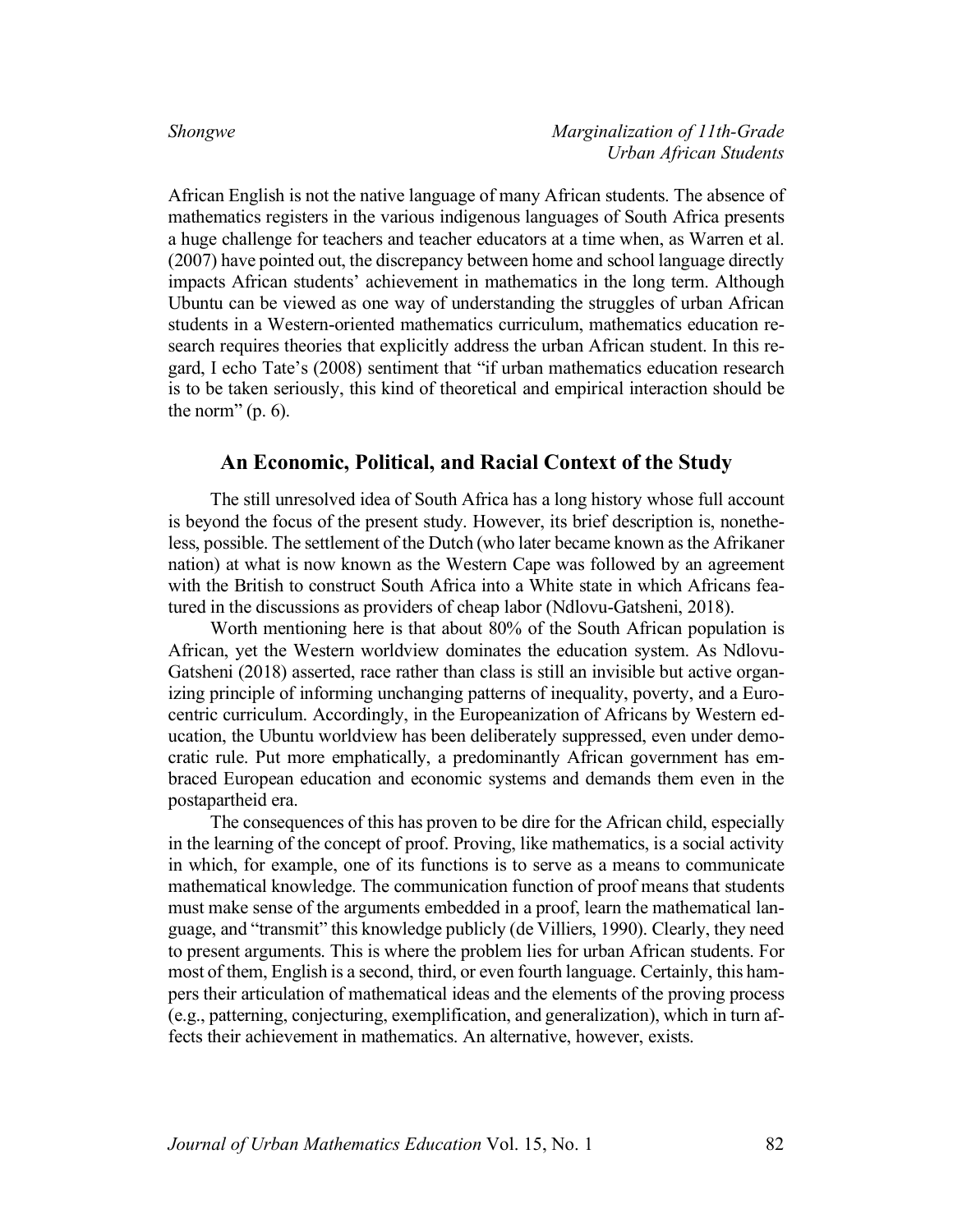The alternative I am referring to in the preceding paragraph is Ubuntu, widely recognized as being the African's worldview (Church, 2012). According to Ndlovu-Gatsheni (2018), the use of Ubuntu has gained traction in academic literature over the past years, partly because of the move towards foregrounding African constructions about the world and unravelling of the legacy of colonialism. From a mathematical proof and argumentation perspective, urban students need to come together in mutually supportive and respectful ways as they make arguments to prove a theorem. However, I ask a more general research question: How can an urban African student engage in mathematical argumentation successfully when his or her indigenous language has been relegated to an inferior position and thus never been considered to be a suitable medium of instruction?

Probably the most sensible answer to this question is provided by Brock-Utne (2016), who argued that things will not change because the use of the former colonial language serves to keep a tiny minority at the top. Hence, she further argued, the majority of students who do not speak the colonial language "either drop out of school or sit there year after year learning nothing except self-contempt" (p. 33). A similar concern has been raised by Garcia-Olp et al. (2019), who argued that the teaching of mathematics to indigenous students through the European viewpoint rather than through an indigenous lens limits their participation in the mathematics field after high school.

Brock-Utne and Desai (2010) argued that the majority of school teachers and students prefer the so-called international (i.e., English) language to continue as the language of instruction even though they can hardly understand it. Although I tend to agree with Brock-Utne and Desai, the situation is different for students once they are confronted with more cognitively challenging concepts in mathematics. They yearn for their indigenous languages. From my own existential experience in my mathematics education classes, I would often hear students pleading to provide their answers or to express key ideas in IsiZulu: "Ngingayisho ngesiZulu?" (Can I say it in IsiZulu?). That said, I want to echo Brock-Utne's (2016) sentiments that for urban African students to achieve in mathematics, the indigenous languages these students speak must be brought into the classroom.

#### *Writing From a Problematic Positionality*

Learning mathematics is a social activity. As such, the social context in which its teaching and learning takes place shapes an individual's experiences. As is common in many African settings, the context in which communication between children and adults differs from that of their White counterparts. Therefore, children's learning experiences may also vary (Mercer & Littleton, 2007). However, this variety is impoverished because of the absence of literature on the functional understanding of proof and argumentation from Ubuntu perspectives. The present study is written from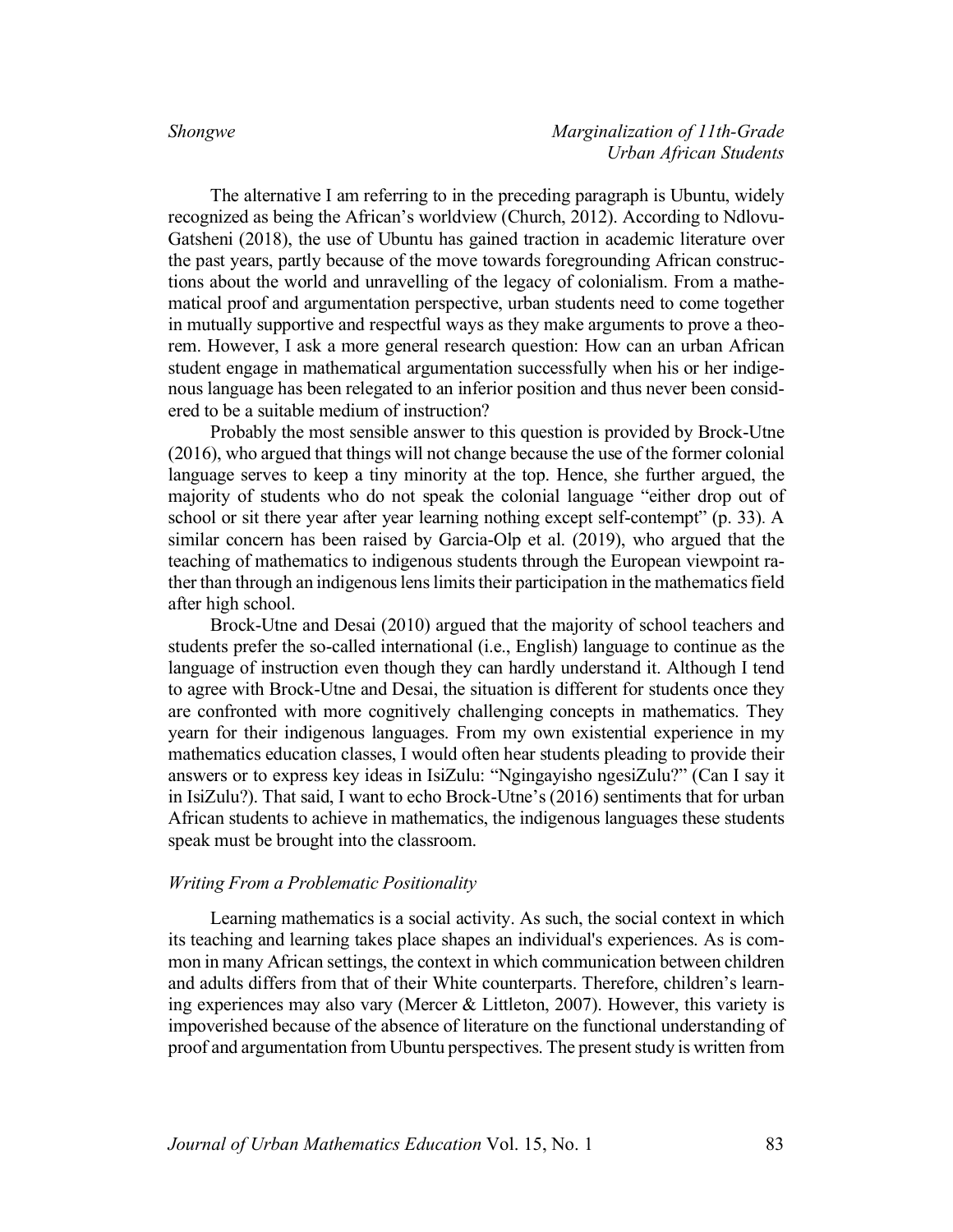the perspective of a Western trained academic man (not by design though) who lives and works in the multicultural, sub-Saharan African continent. Perhaps this explains why I did not situate this study within an Ubuntu framework but have only done so retrospectively. As far as I can ascertain, this study is the first to incorporate elements of both Western and African views on the relationship between functional understanding of proof and argumentation.

The adoption of this approach to the study stems from a reminder that an honest investigation was the one that took into account not only my experiences as a South African but also the historical factors that continue to influence my research work. My Africanness and previously designed disadvantages have given me limited opportunities in life—malnutrition from infancy, poor health care, poor education, fewer opportunities to see other parts of the world, daily fear and anxiety, and so on. In the recent past, I have come to view the difficulties with which African students learn mathematics—the proof concept in particular—as more of a sociocultural issue than a cognitive matter. This article challenges existing theories to begin to rethink the teaching and learning of the concept of proof as a space of ontological struggle for urban students of African descent. Although the vast majority of African students live in urban environments today, what the mandatory curriculum designers ignored is the ontological orientation that such students bring with them to the classroom. As Harris et al. (2020) pointed out, this is a deficit approach in that it considers White, middle-class, monolingual English as the norm against which students of all backgrounds are to be measured.

As is the case with all researchers, my life experiences informed various aspects of this study. In this subsection I provide insights into the hypotheses derived from my experiences with the concept of proof. All these aspects influenced the research process (for example, research questions, sample, methods, interpretations, and so on). For instance, though some schools with predominately African students tend to achieve a 100% pass rate in their Grade 12 examinations, the quality of these passes tend to be weaker than those of higher socioeconomic schools with similar pass rates. Hence, I chose to compare the quality of learners' functional understanding of proof and argumentation with the economic, political, and racial contexts in mind.

Overall, despite centuries of engaging with proof, mathematicians, philosophers, educators, and scientists still find the notion of proof as nebulous and contested as ever. It can be argued that this is because proof is as much a philosophical construct as it is a mathematical one. Evidence of the nebulous nature of proof is found in difficulties in proof construction as encountered by both high school and undergraduate students, including preservice teachers. However, in proving, students need to construct arguments. These two constructs are important to study because they define the mathematical practice.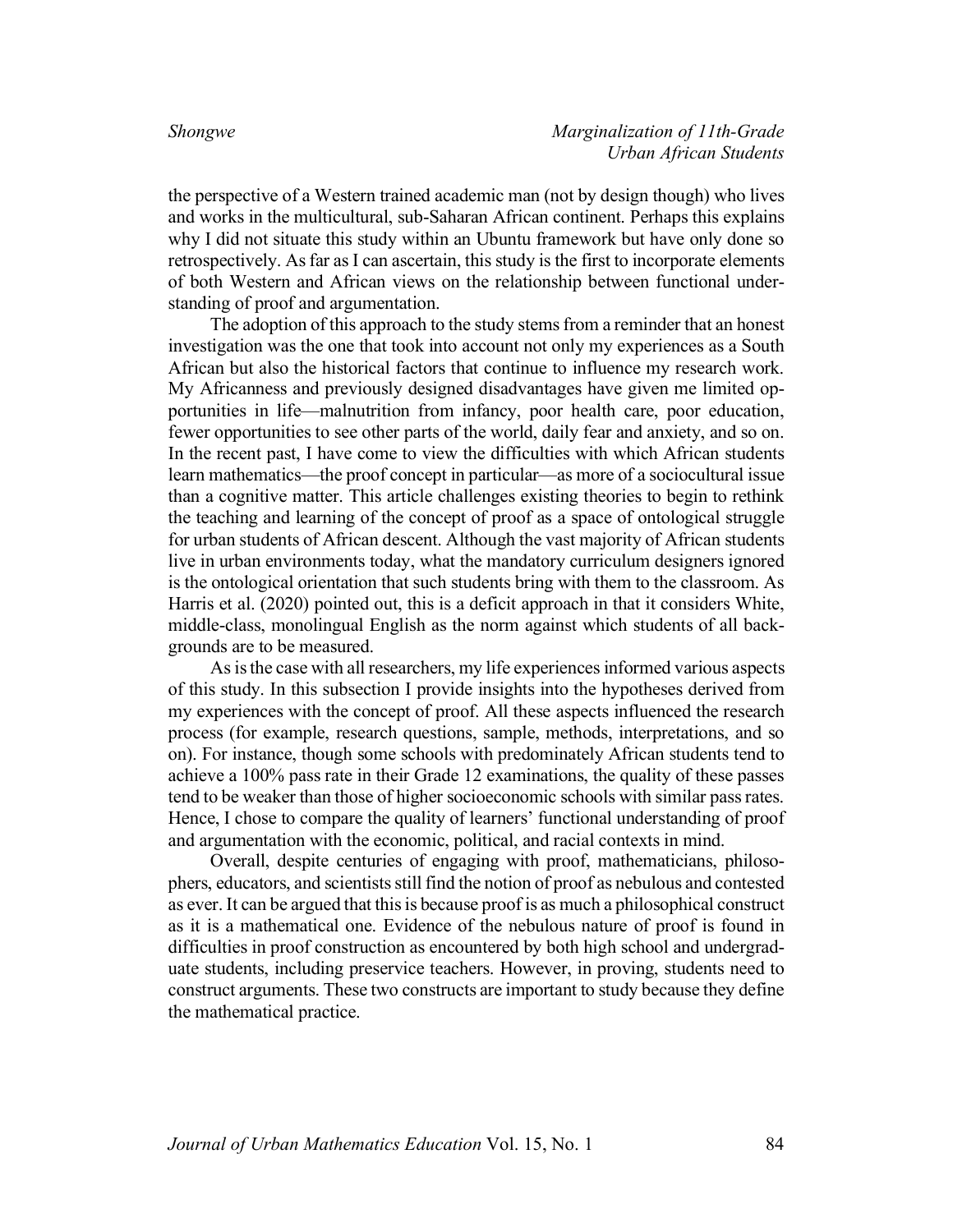# **The Functions of Proof and Argumentation Under a Western Perspective**

Attempts to teach proof to high school students (frequently during short periods of time) have been unsuccessful (Hadas et al., 2000; Pedemonte, 2007). Given that the "failure to teach proofs seems to be universal" (Hadas et al., 2000, p. 128), functional understanding of proof and argumentation—activities Edwards (1997) referred to as the "territory before proof" (p. 188)—need to be part of the mathematical instruction that precedes and supports the development of students' practice with proofs. Along this line, Marrades and Gutiérrez (2000) argued that it is vitally important for both teachers and researchers in the area of proof to determine students' understanding of functions of mathematical proof in order to gain insight into their attempts to solve proof problems. The general motivation for this study came from the need to measure students' understanding of the functions of proof in mathematics and argumentation quality because lack thereof contributes to difficulties with learning proofs meaningfully (e.g., de Villiers, 1990, Healy & Hoyles, 1998). As de Villiers (1994) put it:

Extensive experience with children in interview and classroom contexts seems to indicate that many of their problems with mathematical content and processes often do not lie so much with poor instrumental proficiency nor inadequate relational or logical understanding as in a poor understanding of the usefulness or function thereof. (p. 11)

de Villiers' (1990) model describes five functions that proof performs in mathematics: verification, explanation, communication, discovery, and systematization. Thus, proving in the mathematics classroom includes not only engaging in its cognitive functions (explanation and discovery) but also in its social (verification and communication) and epistemological (systematization) ones. According to Hanna (2000), the explanatory function of proof helps to make mathematics meaningful and understandable. This "enlightening" or "illuminating" function brings argumentation into the arena. Support for this view comes from Hanna's (2007) statement that "an argument presented with sufficient rigor will enlighten and convince more students, who in turn may convince their peers" (p. 22). Noteworthy is that argumentation may be of low or high quality based on the absence or presence of rebuttals (i.e., counterexamples) in an argument (Osborne et al., 2004).

However, as Brock-Utne and Skattum (2009) pointed out, one other reason why learning and teaching of proof has been difficult, particularly for African students, which is often not given the attention it requires, is the student's indigenous language. They further pointed out that despite more than 40 years of emphasis by educational linguists that the use of a language in which students (and teachers) do not possess the necessary proficiency for cognitive academic development has disastrous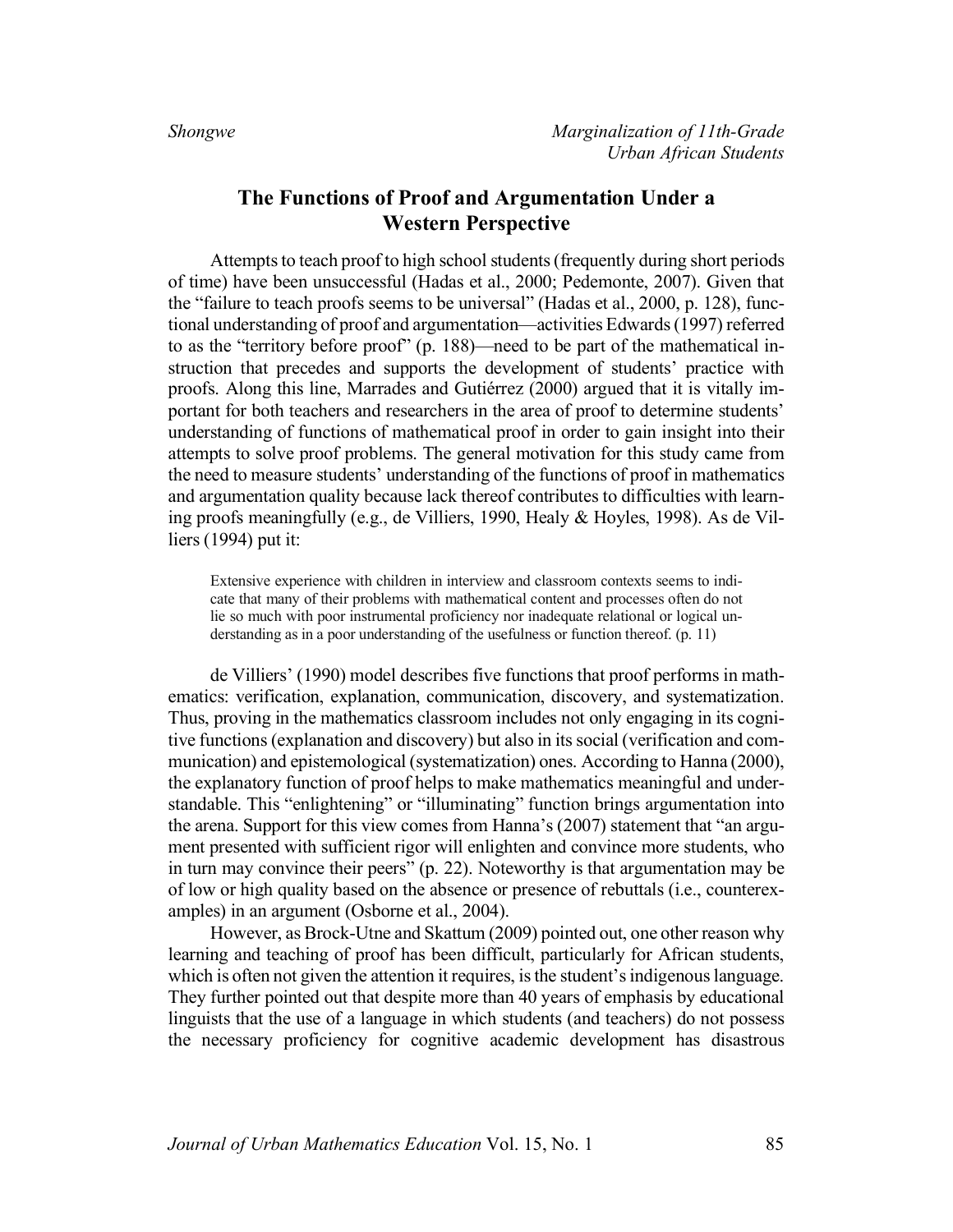consequences—as it does for the economic, social, and political development of a country—the schooling system has not placed a premium on this emphasis.

Thus, students' battle with optimal performance in proof and argumentation can be ascribed to either their poor understanding of the text or their difficulty expressing themselves clearly in English rather than to their cognitive ability. This calls for a restructuring of teaching and learning of mathematics, in general, according to the Ubuntu worldview. This worldview can be harnessed to improve the learning of proof functions and argumentation.

However, it is not clear to what extent students' functional understanding of proof affects the quality of argumentation made by them. In addition, prior research suggests that teaching approaches may vary across countries (Alexander, 2020; Mercer & Littleton, 2007). Moreover, the majority of the existing literature on mathematical proof and its functions as well as argumentation stems from studies conducted in European and North American countries, whereas systematic research on proof and argumentation across international contexts remains limited. Learning of proof is embedded in and influenced by socioeconomic factors (Mercer & Howe, 2012). Therefore, students' understanding of proof functions and argumentation ability identified in these countries may not be generalized to other educational contexts, especially urban settings. Still, research on the relationship between students' understanding of proof functions and argumentation ability is limited and, to my knowledge, no research exists on this hypothesized relationship on the African continent, especially in sub-Saharan Africa.

I am yet to find a study that takes into account the interplay among economic, political, and racial conditions under which students learn proof. The current study reported in this article presents an opportunity to test the universality of Western education research findings. It is against this background that this study presents a unique contribution to the field. In addition, by analyzing this relationship, the findings expand previous research to indicate how the lack of mathematics registers in indigenous languages impacts urban African students' understanding of functions of proof and, by extension, development of argumentation skills.

The remainder of this paper is presented in six parts. The first deals with a review of literature related to the functions of proof, argumentation, argumentation quality, and Ubuntu methodology that can allow the discipline to respond to social change in proof-related pedagogy while still retaining the ideals of scientific rigor. The next considers the emancipatory lens as a theoretical foundation of the study. What follows next is a discussion of the quantitative methodology. Then the results are presented and discussed with reference to the emancipatory framework. The article concludes with a reflection on the results.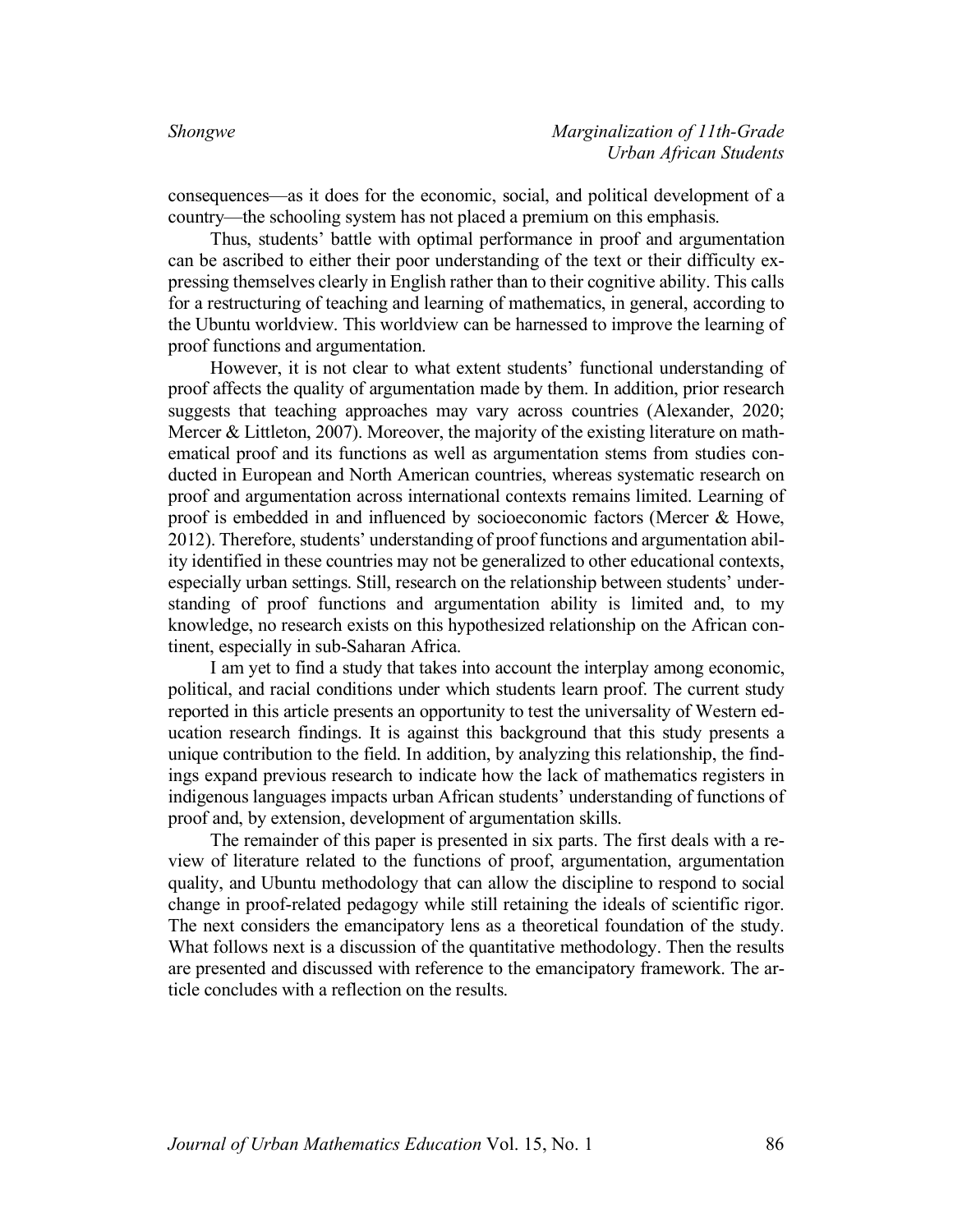# **Review of Related Literature**

The review of literature is conducted for the reader to understand the background to the argument for a need for social change and is done so from the Western worldview. Put slightly differently, this approach is deliberately taken to provide the basis for arguing for a curriculum that acknowledges the importance of a pedagogy that foregrounds the linguistic and cultural uniqueness of the urban African student.

### *Functional Understanding of Proof*

The use of the phrase "functional understanding of proof" is meant to refer to understanding the role, function, purpose, or value of proof in mathematics rather than to its application to the real world outside of the mathematics discipline. As far as I could ascertain, only Healy and Hoyles (1998) have attempted to capture students' functional understanding of proof. They used an open-ended survey questionnaire on which students were to write about everything they knew of proof and its functions in mathematics. Further, they investigated the influence of statutory instruction on the nature of proof following suggestions that such instruction could contribute to deeper understanding of the notion of proof itself and thus improve its didactic treatment in the classroom. They found that the function of proof as a means to verify was prevalent.

Hanna (1995) posited that learning about the functions of proof in mathematics is of primary importance to mathematicians. I contend that the value of understanding the functions of proof in mathematics needs to be reflected in the mathematics classroom itself if students are to gain insight into the nature of mathematics. However, as already mentioned, argumentation is a process that brings the explanatory power of proof to bear.

### *Argumentation*

In distinguishing between an "argument" and "argumentation," like Blair (2012), I see the former as a "set of one or more reasons for doing something" (p. 72). Although Pedemonte (2007) correctly argued that there is no common definition for the concept of argumentation in the field of mathematics education, the current study adopted van Eemeren et al.'s (2013) definition of argumentation as "a verbal and social activity of reason aimed at increasing (or decreasing) the acceptability of a controversial standpoint" (p. 5), because it is compatible with classroom contexts advocated by reform statements (e.g., Common Core State Standards Initiative, 2010; Department of Basic Education [DBE], 2011; National Council of Teachers of Mathematics, 2009). Perhaps it is important to note from this distinction that an argument is the product of the process of argumentation. Further, argumentation is not used to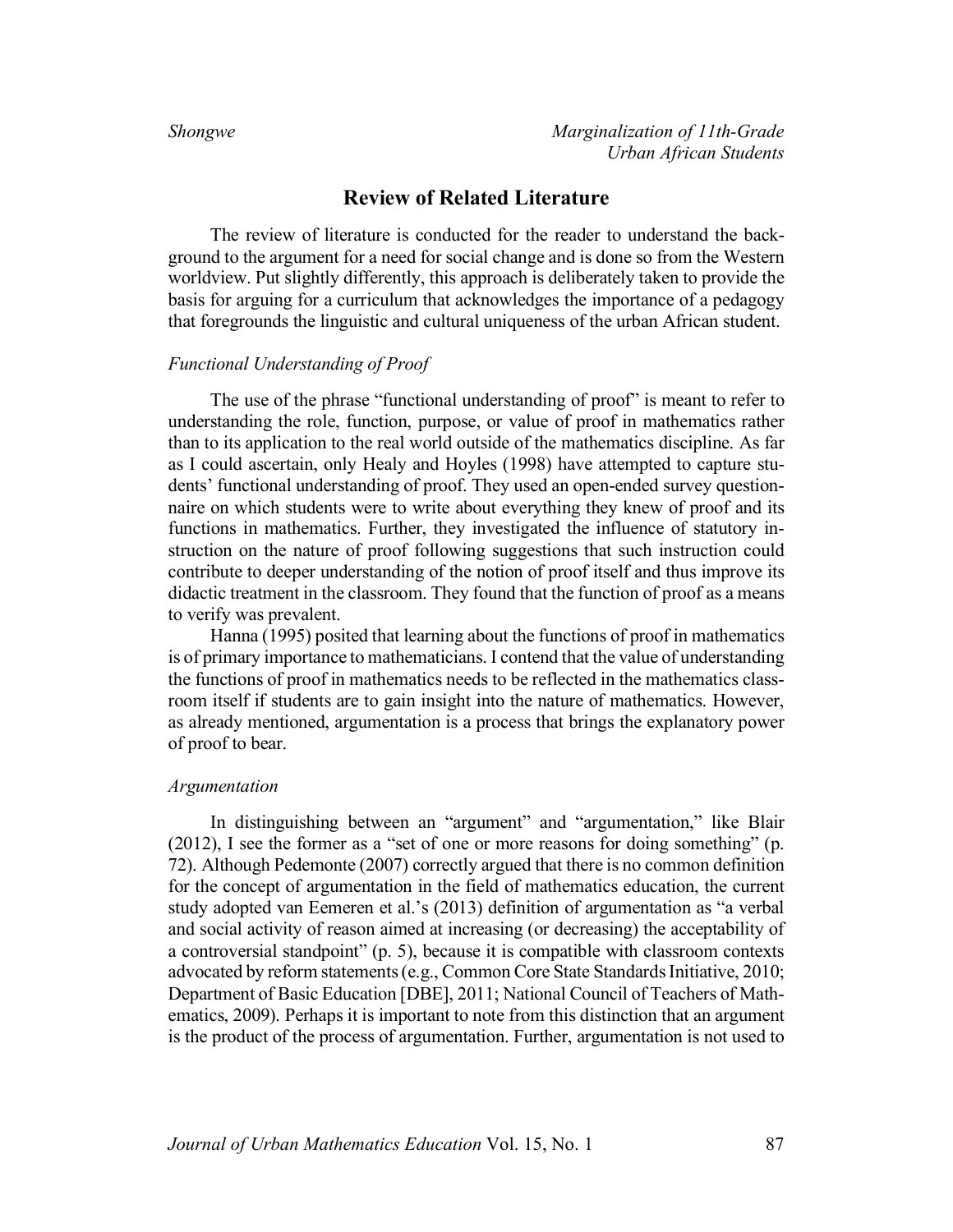refer to a debate, although debate is one form of argumentation, but rather to a process of thinking and dialogue in which students construct and critique each other's arguments (Nussbaum, 2011).

Toulmin (2003) presented a model, generally referred to as Toulmin's argument pattern (TAP), to describe the structure of an argument and how its elements are related. The TAP model consists of six interdependent components: claim, data, warrant, backings, qualifiers, and rebuttals. In addition, TAP is a model that has been extensively used in instructional practices as a tool to construct mathematically sound arguments (Osborne et al., 2004; Venville & Dawson, 2010). In the context of mathematics lessons, the use of TAP has mainly concentrated on the description of small group discussions among students (e.g., Inglis & Mejia-Ramos, 2009; Knipping, 2003; Krummheuer, 1995, 2000; Pedemonte, 2007).

Briefly, the basic idea of this modified model (Figure 1) is that a statement, claim, or conclusion is justified by providing a ground (as shared by the mathematical community). According to DeJarnette and González (2017), making and justifying a claim is a fundamental aspect of doing mathematics. For this study, "ground" refers to a datum, warrant, or backing provided by the interlocutor in justifying their claim. This stance finds support in Osborne et al.'s (2004) assertion that claims, rebuttals, and justifications are the salient features of argumentation that are critical for developing and evaluating practice with argumentation in the classroom. In addition, grouping these elements into "ground" circumvents the ambiguity embedded in them, as any claim, rebuttal, or justification is referred to simply as "ground" (Osborne et al., 2004).

A warrant is a proposition that connects a datum and claim. "Rebuttal" is taken to mean a statement that seeks to show the weakness in a ground. Worthy to note is that argumentations with rebuttals are of better quality than those without given that rebuttals make substantive challenges to the grounds as they refute their applicability (Osborne et al., 2004). Figure 1 depicts a typical argumentation in proving: "The sum of interior angles of a triangle is 180 degrees." TAP has been adapted by many in mathematics education research (e.g. Krummheuer, 1995; Rasmussen & Stephan, 2008; Yackel, 2001) as a lens to frame arguments and to analyze the quality of a specific mathematical argument.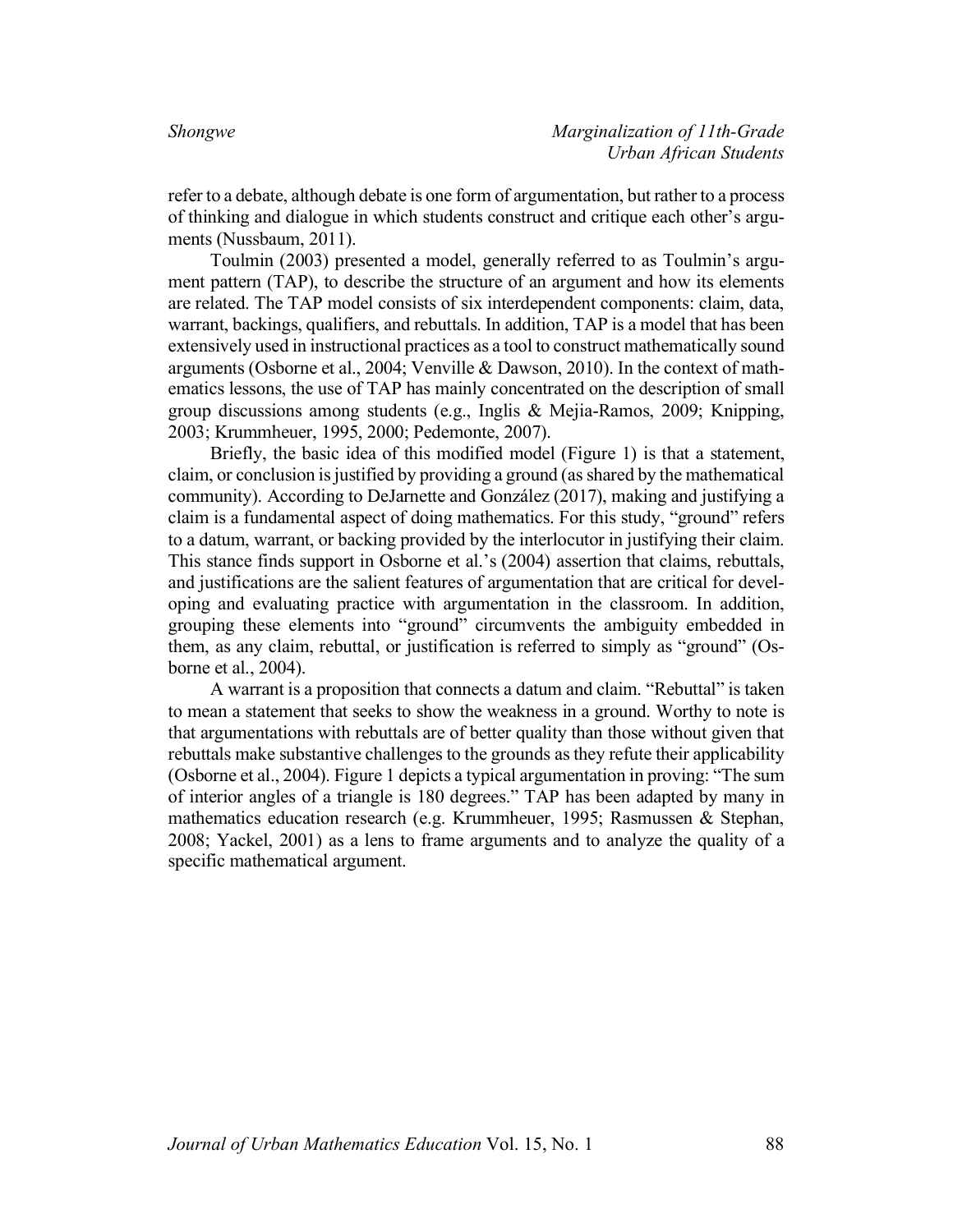

*Figure 1*. The Modified Toulmin's (2003) Argumentation Scheme

Not every one of these TAP components is used in every argument. For instance, given the tentative nature of mathematical knowledge and the fact that for students the knowledge being constructed is new, qualifying phrases such as "most probably" or "presumably" are omitted and therefore implied in a claim.

There is scarcity of empirical evidence on the influence of students' functional understanding of proof on the quality of argumentation. Knipping (2003) commented that it would be interesting if the relationship between functions of proof and argumentation structures were examined. Alibert and Thomas (1991) discussed the relationship between functional understanding of proof largely from a theoretical basis rather than conducting a systematic investigation. They believed that students' distorted understanding of the functions of proof is a direct consequence of instruction that presents proof as a finished product, an approach that deprives students of opportunities to be partners in mathematical knowledge construction. The present study, therefore, sought to expand on previous research on functional understanding of proof and argumentation by disaggregating functional understanding of proof and quality of argumentation into their association with a variety of indicators.

### *Argumentation Quality*

Several studies on argumentation have focused on identifying, creating, and evaluating argument structures (Aberdein, 2013; Mariotti, 2006; Pedemonte, 2007). The underlying theme of the findings of these studies is that the argumentation process enables the shifting of mathematical authority and ownership from the textbook or teacher to the community of students, who become producers of mathematical knowledge (Bay-Williams et al., 2013; Rumsey & Langrall, 2016. In addition, the power of argumentation is that it bears resemblance to how mathematical knowledge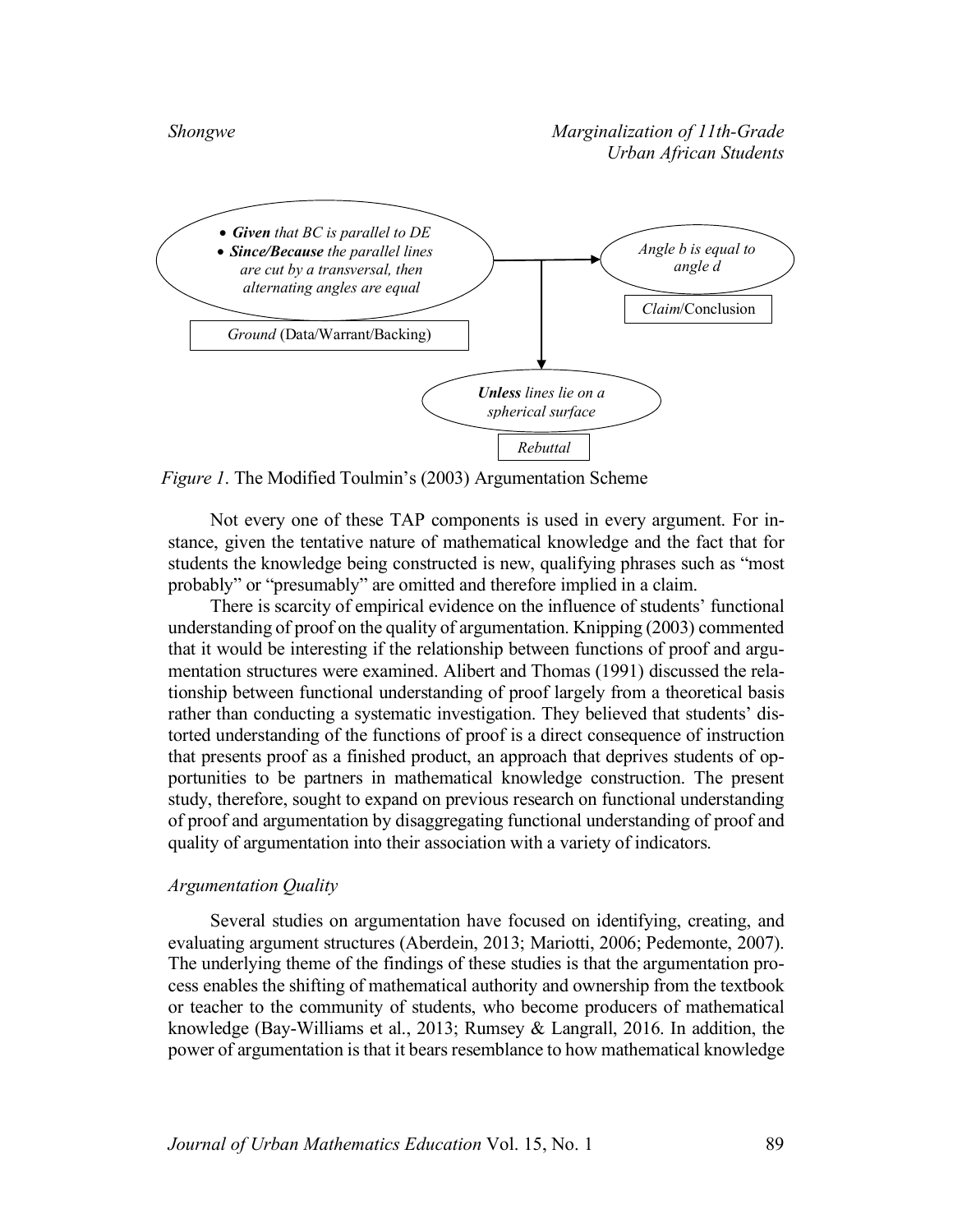is constructed in the practice of mathematicians. Although argumentation is seen by mathematics education documents and researchers in mathematics alike as vital in the learning of mathematics, little research has focused on measuring the quality of argumentation in students across the school grades. Given this background, the purpose of this study was to take a step towards addressing this scarcity by examining the quality of students' arguments along with the mathematics inherent in a proofrelated task.

Recent mathematics curriculum reform statements have framed investigations as a key feature in the learning of mathematics in high schools (e.g., National Council of Teachers of Mathematics, 2009; DBE, 2011). These efforts are supported by research suggesting that formulating arguments supports learning of mathematics (Jahnke, 2008; Rumsey & Langrall, 2016). In addition, current research in learning, teaching, and assessment has repeatedly pointed to the importance of eliciting students' preconceptions in instruction (National Research Council, 1993). I argue that these approaches, which differ from the more dominant knowledge transmission method, are appropriate, as they seek to create classroom environments that resemble the practice of mathematicians (i.e., abstracting, conjecturing, proving, and seeking counterexamples).

The knowledge transmission method relates to the notion that the "expert" (teacher) is required to fill students' minds with information to be memorized and regurgitated when required (Thomas & Pedersen, 2003). Ricks (2010) bemoaned the character of school mathematics by pointing out that it deprives students of the natural socializing appeal of mathematical activity. In contrast, the methods advocated by curriculum reform efforts underscore investigation as a mathematical activity to reflect mathematics as a human activity. However, conducting mathematical investigations involves high levels of mathematical reasoning (Desforges & Cockburn, 1987). The benefit that accrues with investigations is much more than the sharing of mathematical ideas and strategies in that as students "prepare to present their work, and as they think about how they will communicate their work and anticipate their classmates' questions, their own understanding deepens" (Fosnot & Dolk, 2001, p. 3).

#### *The Ubuntu Methodology in Mathematics Education*

The preceding review highlights the Western epistemologies in mathematics. However, these ways of knowing are in sharp contrast to how an African child constructs their knowledge. Therefore, contemporary research methodologies that are used to investigate African students' knowledge cannot be grounded in the Western worldview. As the results section in this study will reveal, it is disingenuous to describe the work of an urban African child from this worldview. One of the aims of this study is to argue for Ubuntu as a viable methodology to study the African child's performance in proof-related concepts, at least.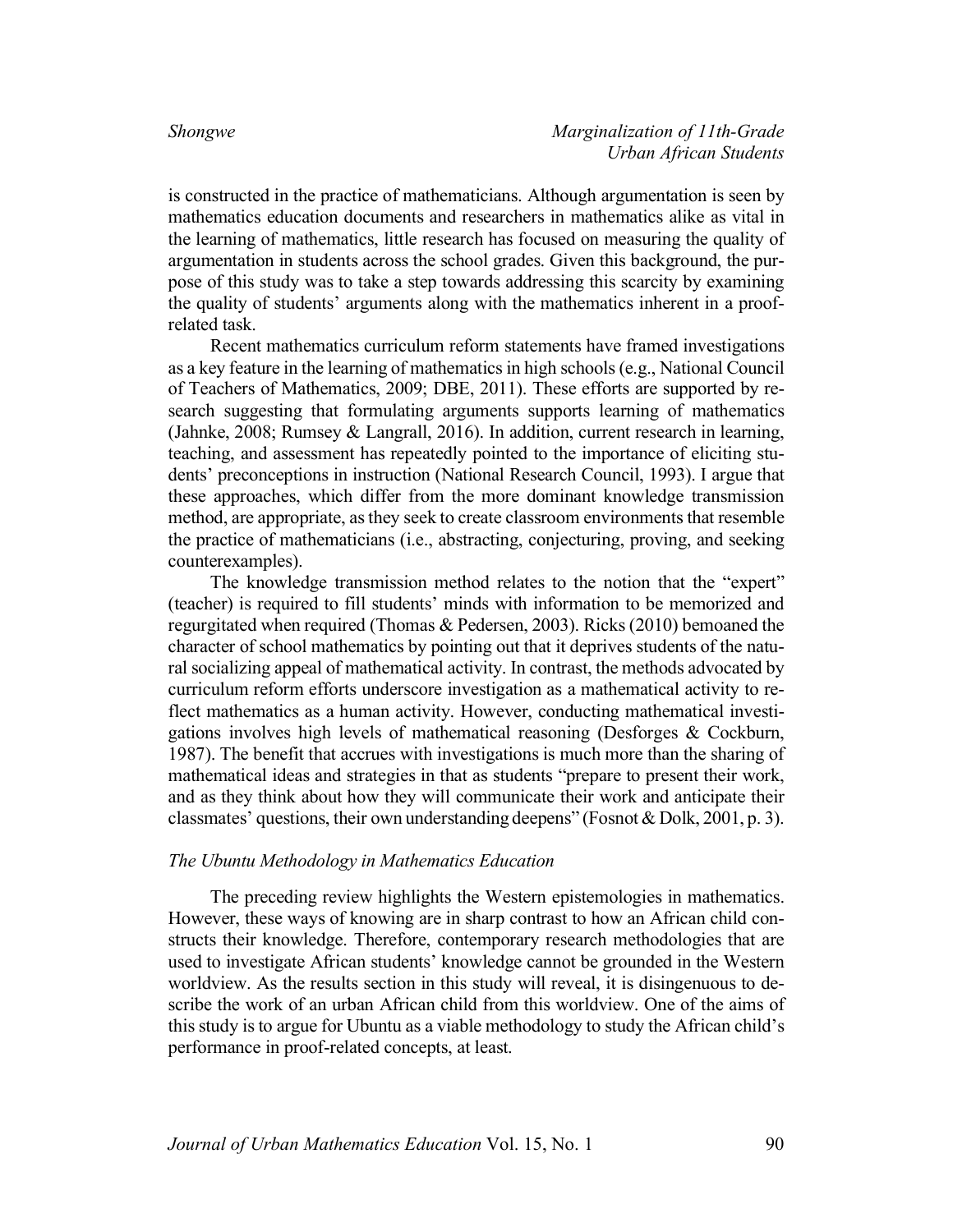As already mentioned, the essence of Ubuntu is that knowledge construction is a communal effort as expressed through indigenous languages. Ubuntu defines the individual in terms of their relationships with the community in which the individual exists; in this case, the individual student flourishes but assists, and interacts with, others (Muwanga-Zake, 2009). The intent of this paper is not to project an Ubuntu research methodology as categorically oppositional to conventional methodologies, but rather on using empirical evidence to advocate for an approach to research that is grounded in indigenous African epistemologies. I provide one essential instance to support the notion that the Western way of knowing is indeed incompatible with an Ubuntu methodology that can allow the discipline to respond to social change in proof-related pedagogy while still retaining the ideals of scientific rigor.

Although providing a rebuttal in argumentation is viewed as part of critical thinking, defined here as a set of cognitive skills aimed at strengthening a hypothesis or claim in decision making in complex situations (Lubben et al., 2010), it is inconsistent with African cultural practice. For instance, it is taboo for children to talk back in their conversations with adults. The Ubuntu worldview emphasizes the building of consensus and avoidance of confrontation by opting for utterances such as "I have another idea which I will explain" (Lubben et al., 2010). Noteworthy is that this approach to argumentation is not confined to students alone. Scholtz et al. (2008) found that teachers with an African cultural background avoid rebuttals and use alternative moves in their arguments, such as questions and seeking consensus. In addition, the lack of mathematics registers in indigenous languages perpetuates a mathematics field that adopts the notion that African students only know the functions of proof and argumentation when learning them from Western epistemological orientations, thereby masking the Ubuntu ways of knowing. This increases the need for sub-Saharan instructors to have knowledge to pursue emancipatory instruction.

The next section provides a lens through which I approached this paper. The struggles of the urban African student in mathematics classrooms in the context of functions of proof and argumentation are characterized as tantamount to an oppressive regime. As such, it is reasonable to argue for a need to seek emancipation for these students. The results will clearly support this stance.

# **The Emancipatory Framework**

The emancipatory framework provided a lens through which the correlations between functional understanding of proof and argumentation quality after controlling for gender was explored and discussed. This lens was used throughout the study to argue for the inclusion of indigenous languages and the Ubuntu worldview in mathematics education as well as to critique and raise methodological issues associated with the use of a quantitative methodology.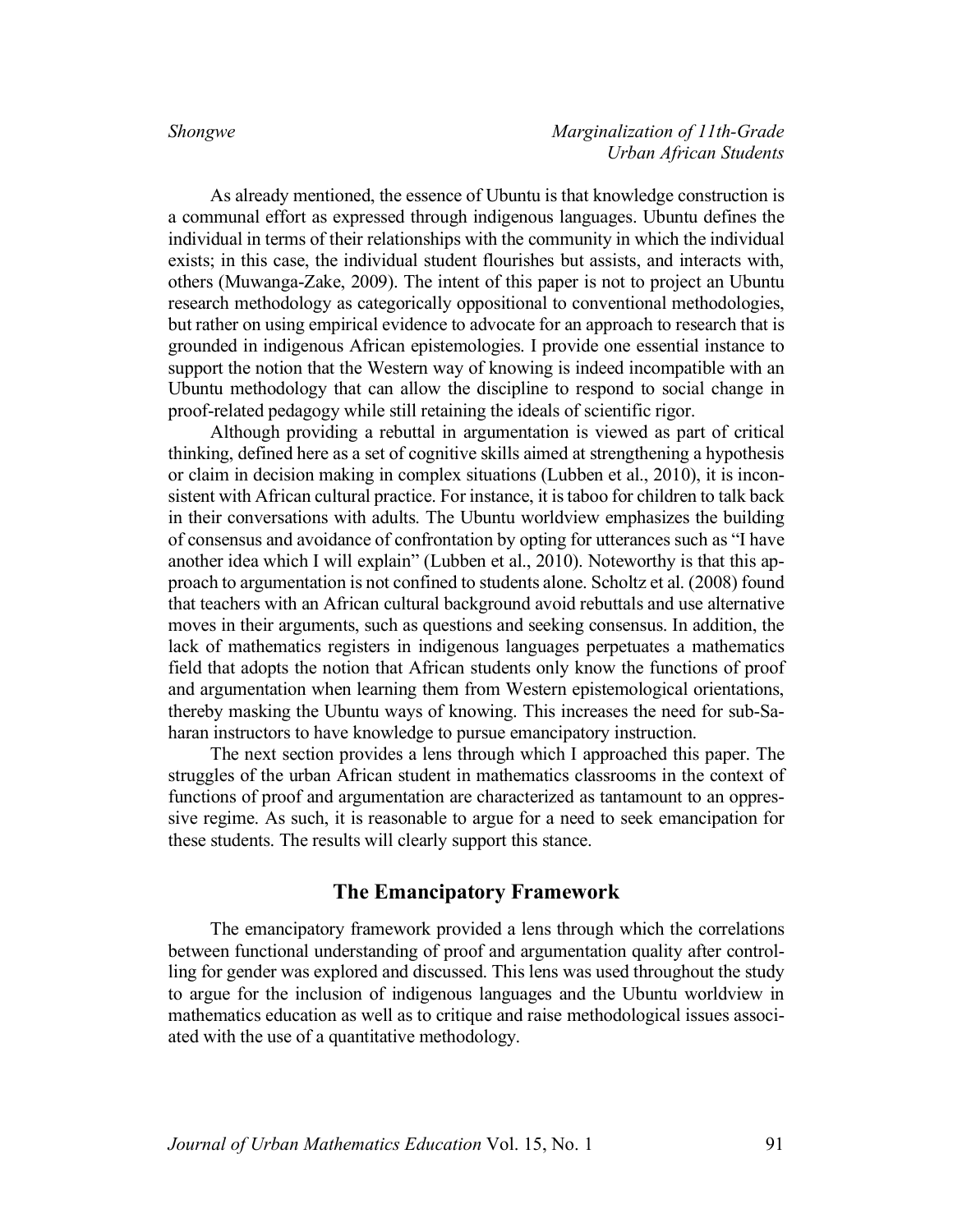The central feature of emancipatory research is its intent to challenge inequities and disrupt the status quo where necessary; it is responsive to social issues in that it has oppression as its central focus. Thus, the key objective of this framework is social change, fostering an ideology based on the paradigm that knowledge is constituted in a sociocultural context in which research is conducted (Rose & Glass, 2008).

The term *emancipation* defines a process of resistance aimed at the transformation of existing oppressive structures and the creation of alternative structures that are more progressive (Ali, 2002; Inglis, 1997). As Inglis (1997) put it, the process of emancipation involves "critically analyzing, resisting and challenging structures of power" (p. 4). It is incumbent upon the mathematics education research community to argue for social justice because, according to Gorelick (1996), the hidden nature of societal oppression can obscure a student's awareness of their marginalization. As Ali (2006) aptly noted:

Self-report quantitative measures can also be problematic regarding the conclusions we may draw from the data they produce. For example, while it is presumed that participants' selfreports are truthful, the reporting in which participants engage may not fully capture their experience. (p. 32)

According to this lens, if oppression was more fully understood, necessary social change could be achieved through society taking political action (Ramazanoğlu, 2002). Thus, an emancipatory lens is important because it raises the consciousness of a people who are located in marginalized and oppressed positions. In the current study, the author's aim was to focus on the emancipatory potential of the Ubuntu methodology as a tool to challenge the current, dominant Western quantitative methodology, which is a mechanism for the perpetuation of economic exploitation and thus effectively deleting the identities of students of African origin in mathematics education.

Given this background, the purpose of this study was to use the emancipatory lens to critique the use of a quantitative methodology in favour of the Ubuntu worldview, a methodology grounded in indigenous African epistemologies, particularly storytelling. The context for the argument in this study was provided by correlating students' understanding of functions of proof (verification, explanation, communication, discovery, and systematization) with their argumentation ability, two variables often considered the key limiting factors for *meaningful learning*<sup>2</sup> of mathematical proofs. The following research questions guided the investigation of this relationship:

- 1. What does the Western method of analysis reveal about the relationship between students' functional understanding of proof and argumentation quality?
- 2. What is the extent to which the Western worldview marginalizes urban African students' performance?

 $2$  According to Nafukho (2006), meaningful learning takes place in the languages that students speak. Thus, learning to prove and argue in a language in which students are not adequately proficient has negative consequences for them.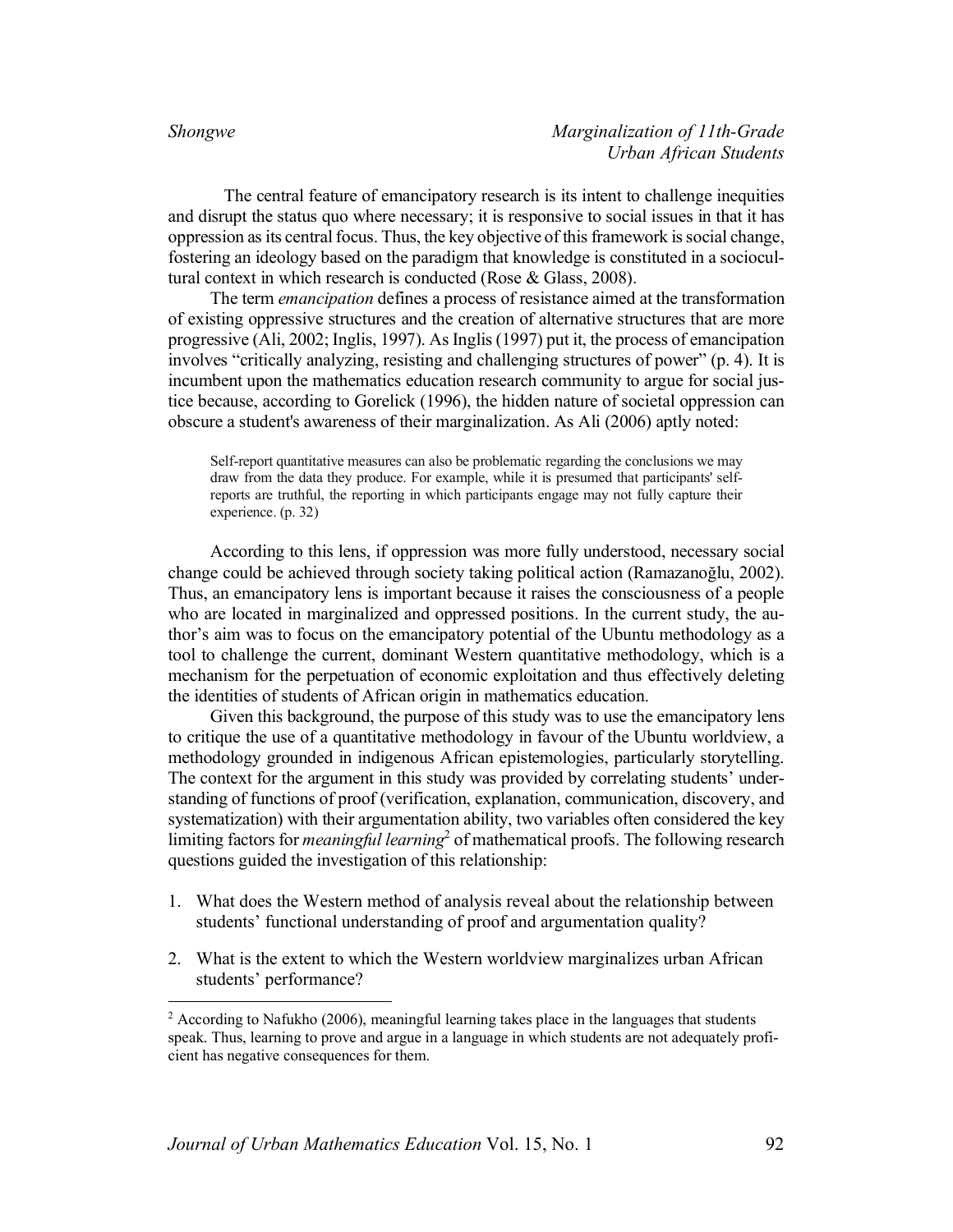# **Methods**

The quantitative study presented here is part of a larger research project that aimed to examine the interplay between self-efficacy in proving, functions of proof, proof construction, and argumentation in high school mathematics. The project began in 2015 and reached its finality in 2019.

### *Sample Design*

The prediction study reported herein followed a correlational research design, which is important in understanding teaching and learning for several reasons. Correlational designs not only enable the preliminary identification of possible factors that influence students' ability to produce high-quality argumentation in the construction of mathematical proofs but also variables that require further investigations in the relationship (McMillan & Schumacher, 2010). Data were drawn from 135 students in Cambridge College, Ayanda High, and Tswelopele High (pseudonyms), randomly selected from a sample of 10 Dinaledi schools in ethnically and socioeconomically diverse communities in the urban district of the eThekwini metropolitan area.

In the pursuit of increasing the participation and performance in mathematics and physical sciences of historically disadvantaged studentsin South Africa, the DBE established the Dinaledi School Project in 2001 (DBE, 2009). The initiative involved selecting certain secondary schools for Dinaledi status that demonstrated their potential for increasing student participation and performance in mathematics and science (DBE, 2009). These schools were provided with resources (e.g., textbooks and laboratories) to improve the teaching and learning of mathematics and science. The ultimate intention was to improve mathematics and science results and thus increase the availability of key skills required in the South African economy (DBE, 2009).

The sample size of the current study was appropriate for a correlational study in that it was higher than Creswell's (2012) estimated threshold of 30 participants. The rationale for selecting Dinaledi schools for the investigation was that these schools were monitored by a team that included senior education department officials and individuals with an interest in educational research. Sample characteristics are in presented in Table 1. The purpose of collecting sociodemographic data was to be able to adequately describe the sample.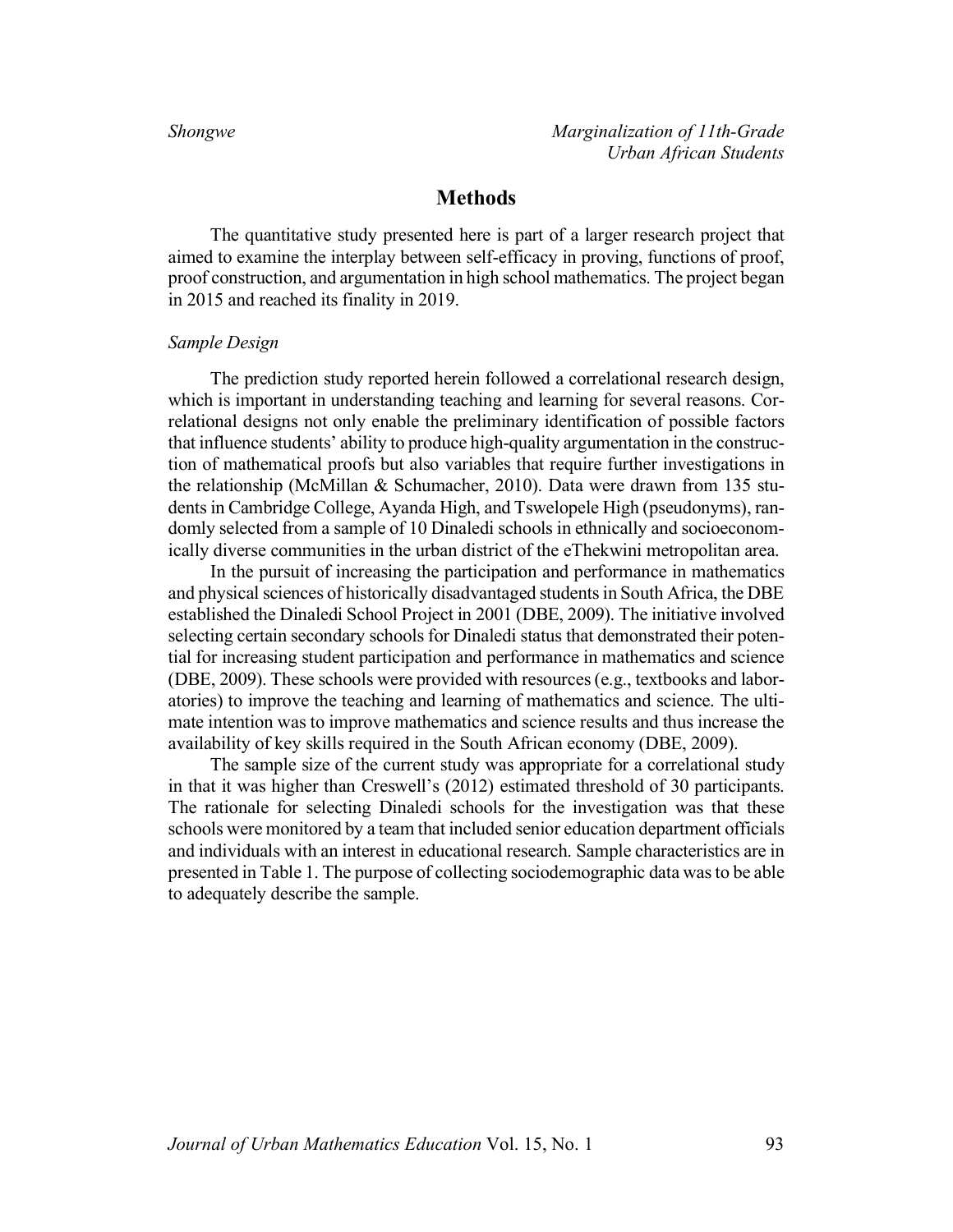| <b>Sociodemographic Characteristics of Sample</b> |                                              |            |            |       |  |  |  |
|---------------------------------------------------|----------------------------------------------|------------|------------|-------|--|--|--|
|                                                   | <b>Female</b><br><b>Male</b><br><b>Total</b> |            |            |       |  |  |  |
|                                                   |                                              | $n = 78$   | $n = 57$   |       |  |  |  |
| Characteristic                                    |                                              | $(54.1\%)$ | $(45.9\%)$ |       |  |  |  |
| Age                                               |                                              |            |            |       |  |  |  |
|                                                   | $\boldsymbol{M}$                             | 16.42      | 16.85      | 16.64 |  |  |  |
|                                                   | <b>SD</b>                                    | 1.28       | 1.37       | 1.97  |  |  |  |
| School Type                                       |                                              |            |            |       |  |  |  |
|                                                   | Fee-Paying                                   | 28         | 24         | 52    |  |  |  |
|                                                   | No-Fee                                       | 44         | 39         | 83    |  |  |  |
| Race                                              |                                              |            |            |       |  |  |  |
|                                                   | White                                        | 3          | 5          | 8     |  |  |  |
|                                                   | African                                      | 44         | 39         | 83    |  |  |  |
|                                                   | Indian                                       | 18         | 16         | 34    |  |  |  |
|                                                   | Colored                                      | 7          | 3          | 10    |  |  |  |
| Socioeconomic Status                              |                                              |            |            |       |  |  |  |
|                                                   | Low                                          | 46         | 39         | 85    |  |  |  |
|                                                   | Middle                                       | 23         | 19         | 42    |  |  |  |
|                                                   | High                                         | 3          | 5          | 8     |  |  |  |

| Table 1                                           |
|---------------------------------------------------|
| <b>Sociodemographic Characteristics of Sample</b> |

#### *Measures*

The independent variables that were hypothesized as influencing (predicting) the dependent variable were as follows: verification, explanation, communication, discovery, and systematization. Respondents' functional understanding of proof was assessed with the Learners' Functional Understanding of Proof (LFUP) scale, which was adequately developed and validated elsewhere (Mudaly & Shongwe, 2017). The LFUP is a 25-item Likert scale questionnaire whose first section contains items for gathering sociodemographic data, as shown in Table 2. Taking into account Kumar's (2005) guidelines for formulating questions, every effort was made to ensure that simple and everyday language in the questionnaire was used for two reasons.

First, English was not the home language of most of the participants. Second, there was no time allocated for explaining the questions to the participants. Hence, the language used was made appropriate because misunderstanding of the questions would have resulted in irrelevant responses. The overall Cronbach's alpha of the LFUP scale was .812.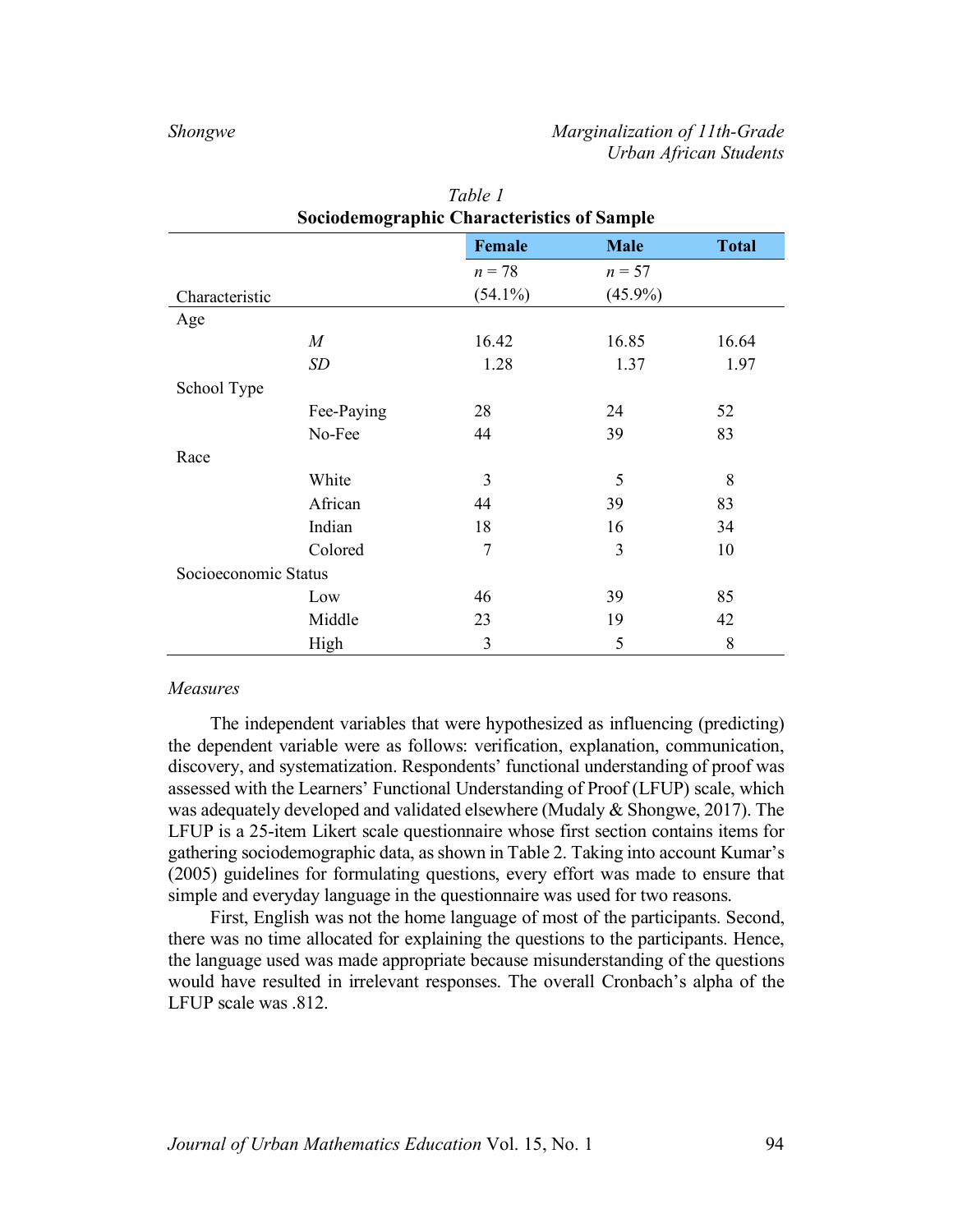| Category                    | <b>Description</b>                                                                           | <b>Number</b><br>of items |
|-----------------------------|----------------------------------------------------------------------------------------------|---------------------------|
| Sociodemographic            | Code; Gender; Class; Home Language; School Type,<br>Race; Socioeconomic Status               | 7                         |
| Verification<br>function    | Five-point Likert subscale assessing understanding of<br>proof as a means to verify          | 3                         |
| Explanation<br>function     | Five-point Likert subscale assessing understanding of<br>proof as a means to explain         | 5                         |
| Communication<br>function   | Five-point Likert subscale assessing understanding of<br>proof as a means to communicate     | 5                         |
| Discovery function          | Five-point Likert subscale assessing understanding of<br>proof as a means to discover/invent | 5                         |
| Systematization<br>function | Five-point Likert subscale assessing understanding of<br>proof as a means to systematize     | 7                         |

# *Table 2* **The Structure of the LFUP Questionnaire**

The second section of the LFUP questionnaire consists of a 5-point scale (ranging from 1 = *strongly disagree* to 5 = *strongly agree*) used to judge students' functional understanding of proof. The scores on the LFUP scale were organized in interval categories, which was amenable to parametric statistical analyses (Creswell, 2012). Negatively worded items received a mean variance value of less than 2.5, neutral items received a mean variance value of 2.5 to less than 3.5, and positively worded items received a mean variance of value of 3.5 or higher. A sample of the items under the explanation function is shown in Table 3.

### *Table 3* **An Extract of Items of the Explanation Subscale on the LFUP Instrument**   $(n = 135)$

|                | <b>Item</b>                                                                                  | <b>SD</b> | Ð            | N            |                | <b>SA</b> |
|----------------|----------------------------------------------------------------------------------------------|-----------|--------------|--------------|----------------|-----------|
| T4             | A proof explains what a maths proposition means.                                             |           | 2            | 3            | 4              | $\sim$    |
| T <sub>5</sub> | A proof hides how a conclusion that a certain maths proposition is<br>true is reached.       |           | 2            | 3            | $\overline{4}$ | 5         |
| T6             | Proof shows that maths is made of connected concepts and<br>procedures.                      |           |              | $2 \sqrt{3}$ | $\overline{4}$ | - 5       |
| T7             | When I do a proof, I get a better understanding of mathematical<br>thinking.                 |           | $2 \sqrt{3}$ |              | $\overline{4}$ |           |
| T8             | Proving make me understand how I proceeded from the given<br>propositions to the conclusion. |           |              |              | $\overline{4}$ |           |

*SD = strongly disagree; D = disagree; NO = no opinion; A = agree; SA = strongly agree.*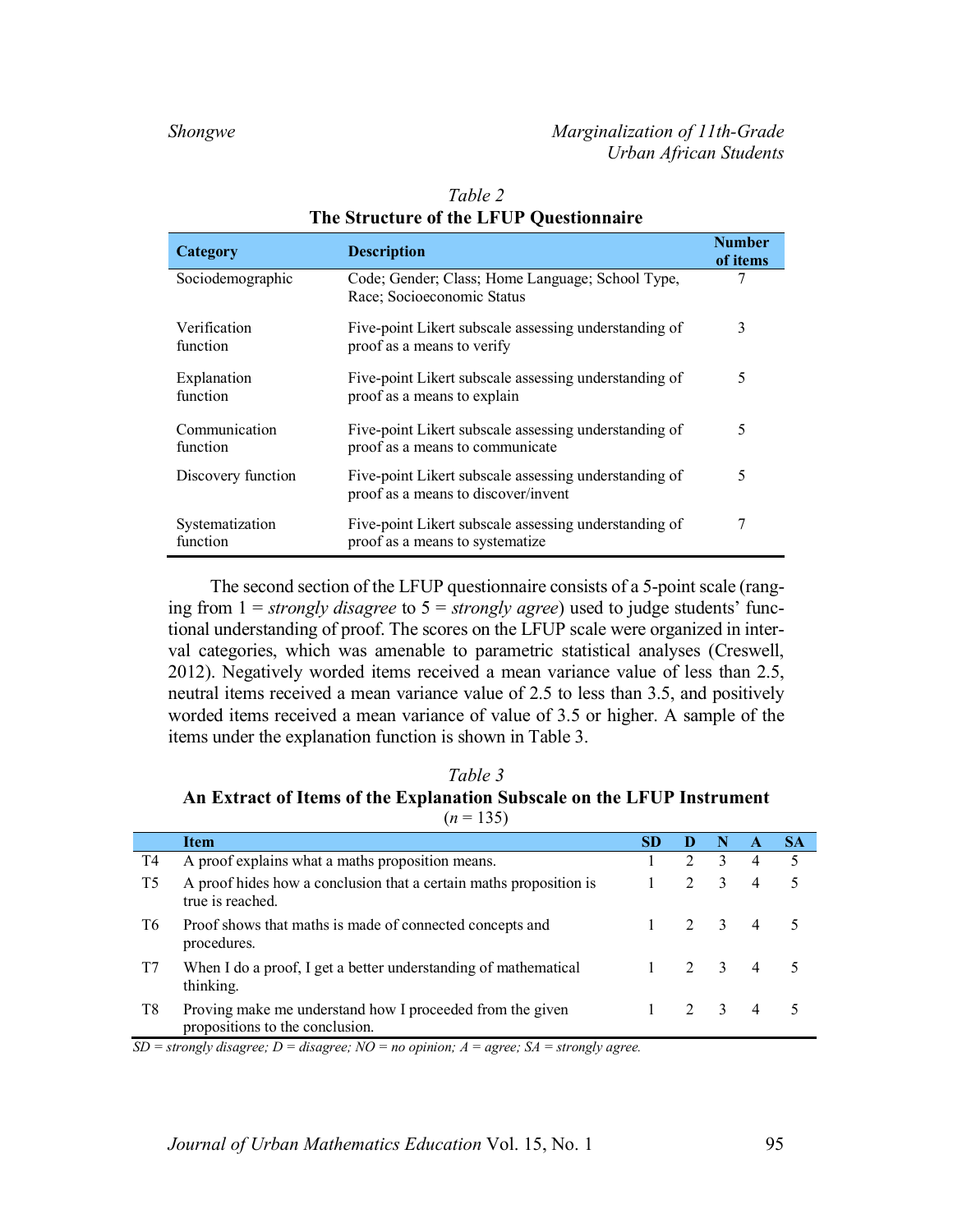Respondents' quality of argumentation was assessed with the Argumentation Frame in Euclidean Geometry (AFEG) using the mathematical statement that "The interior angles of a triangle sum up to 180º." The AFEG operationally is an index of an argument modelled after TAP designed to compare the quality of argumentation across individuals.

The duration of the questionnaire was 30 minutes. It consisted of prompts as shown in Figure 2. To successfully engage in proving, a student requires a variety of strategies for selecting, recalling, and connecting facts drawn from a rich knowledge base related to the specific geometric task (Magajna, 2011). The simplified version of the TAP model, like Webb and Webb's (2008), makes provisions for students to also think about possible rebuttals to their claims. Thus, the analysis of written argumentation enables the making of judgments of the quality of the arguments themselves, that is, determining what makes one argument better than the other. Students may then provide qualifiers, which is a way to show specific conditions in which the claim is true (Toulmin, 2003).



Please, make ANY statement or claim from the diagram and justify it. Please, think carefully as you argue your points using the guide provided below.

### *Figure 1*. The AFEG Questionnaire

The psychometric properties of this analytical tool were assessed to ensure that it was valid and reliable. To achieve content validity, a discussion on the constituent elements of the scheme, coding, and scoring system of respondents' data took place to develop an analytical tool. Two university experts in the field of argumentation who were from outside the university where the author was based were consulted. The internal consistency coefficient of the instrument was calculated as  $\alpha = .81$ .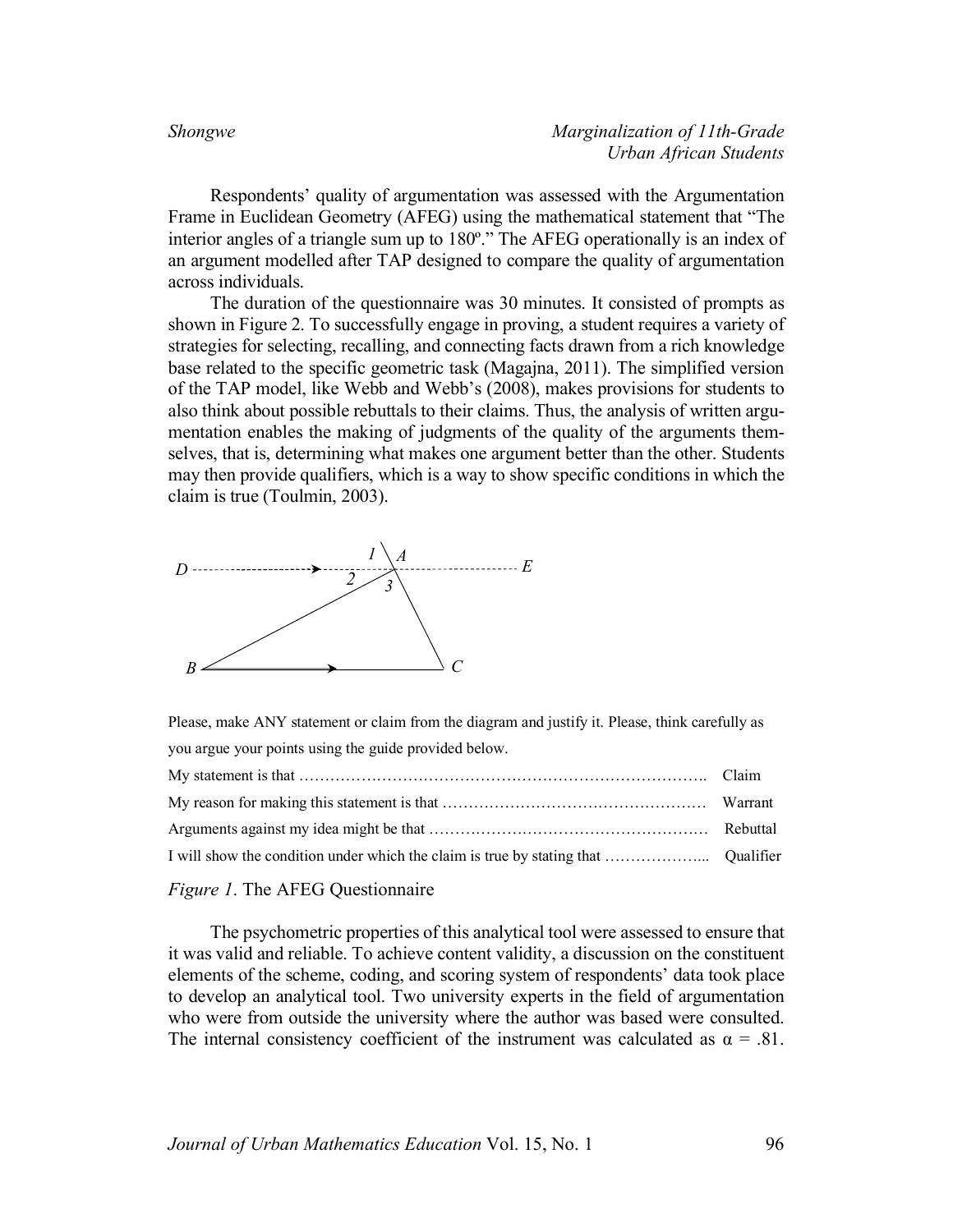Overall, the analytical framework was found to be sufficient for the purpose of the study. Further, these psychometric results suggest that this instrument can used as a reliable assessment and diagnostic tool in instructional practices and mathematics education research. I analyzed a student's written argumentation in which he or she engaged in a "social interaction" with himself or herself, in line with Aberdein's (2009) definition of argument as "an act of communication intended to lend support to a claim"  $(p. 1)$ .

# **Analysis**

The data contained no outliers, and there was no multicollinearity among the predictors. This was assessed by checking the correlation coefficients, the predictor variables, and argumentation quality (Table 4). In line with Nunnally and Bernstein's (1994) guidelines, correlations were acceptable if they exceeded .30. Some of the correlations were higher than .60. Then, the correlation matrix was further examined for multicollinearity. Although the items had to be intercorrelated, the correlations were not higher than Tabachnick and Fidell's (2013) threshold of .80, because multicollinearity makes the determination of the unique contribution of the items to a factor difficult (Field, 2009). As depicted in Table 4, the association was positive and linear, which means that low (or high) scores on functional understanding of proof were associated with low (or high) scores on argumentation quality.

|    | Correlation Matrix of Level and Afeg Scores<br>$(n = 135)$ |           |           |           |           |         |  |
|----|------------------------------------------------------------|-----------|-----------|-----------|-----------|---------|--|
|    | <b>Variables</b>                                           |           |           | 3         | 4         | 5       |  |
| 1. | <b>ASV</b>                                                 |           |           |           |           |         |  |
|    | 2. ASE                                                     | $.589**$  |           |           |           |         |  |
|    | $3.$ ASC                                                   | $.595***$ | $.842**$  |           |           |         |  |
|    | 4. ASD                                                     | $.439**$  | $.639**$  | $.785***$ |           |         |  |
| 5. | <b>ASS</b>                                                 | $.614***$ | $.674***$ | $.614**$  | $.741***$ |         |  |
| 6. | AFEG score                                                 | $.386*$   | $.479***$ | $.592*$   | $.376*$   | $.383*$ |  |

*Table 4* **Correlation Matrix of LFUP and AFEG Scores** 

\*\* Correlation is significant at the 0.01 level (2-tailed).

\* Correlation is significant at the 0.05 level (2-tailed).

 $ASV$  = average of sum of construct with highest value being 5 where: ASV = verification; ASE = explanation; ASC = communication; ASD = discovery; ASS = systematization.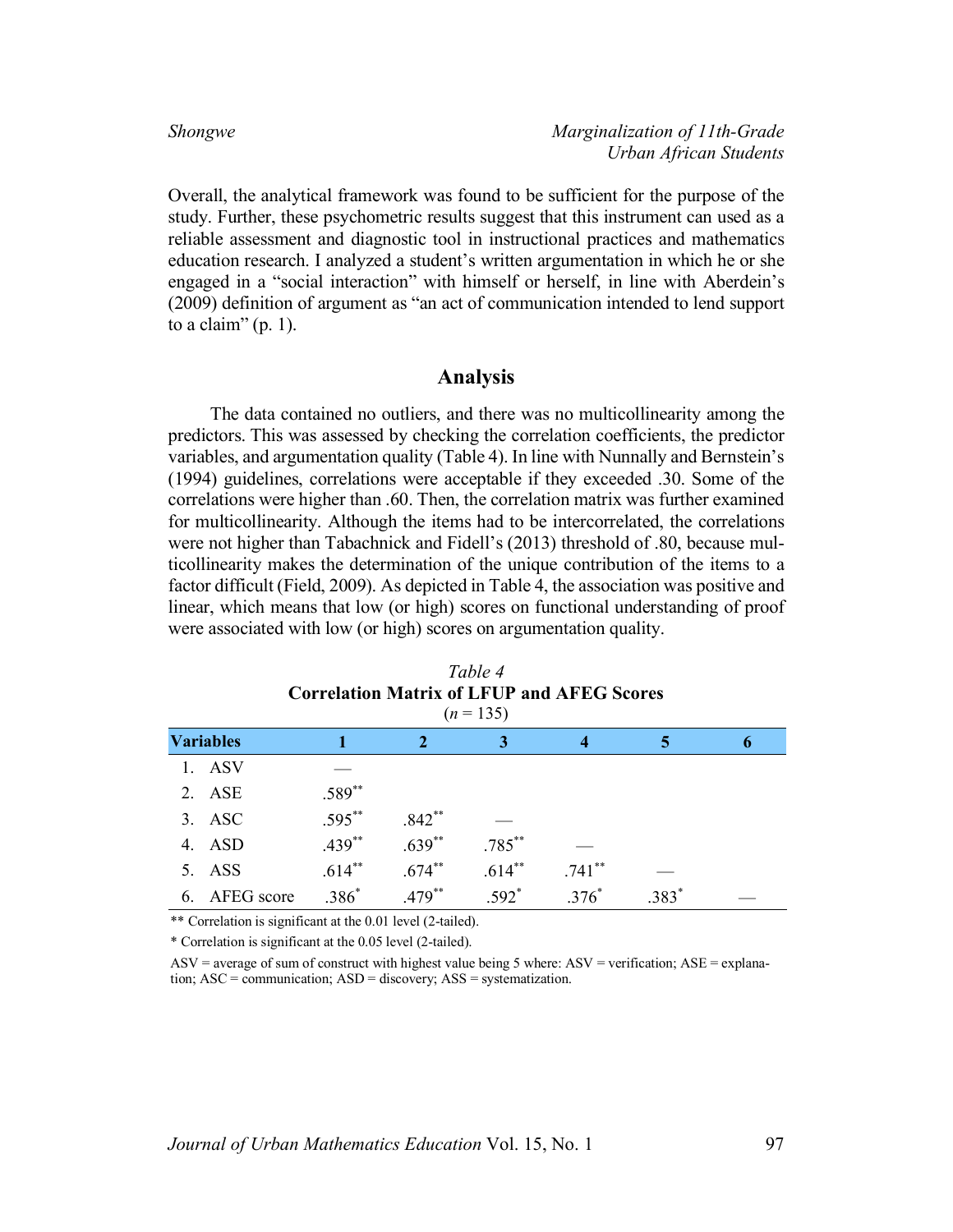The scores on the LFUP scale were organized in interval categories, which was amenable to parametric statistical analyses. A five-tiered grading scale was used to assess and characterize students' functional understanding of proof (Table 5). Scores were characterized as naïve (belief that the only function of proof is verification), informed (beliefs about the functions of proof are consistent with those held by contemporary mathematicians), and hybrid (mix of naïve and informed beliefs).

| <b>Classification</b>       | <b>General explanation</b> | Mean score range |       |  |
|-----------------------------|----------------------------|------------------|-------|--|
|                             |                            | <b>From</b>      | To    |  |
| Unencultured                | Naïve                      | $\theta$         | < 1.5 |  |
| Poorly encultured           | Naïve                      | 15               | < 2.5 |  |
| Moderately encultured       | Hybrid                     | 2.5              | <3.5  |  |
| Highly encultured           | Informed                   | 3.5              | 4.5   |  |
| <b>Extremely encultured</b> | Informed                   | 4.5              | < 5   |  |

# *Table 5* **The Normative Map Based on LFUP Mean Acores**

It is important to note that the task was one that Grade 10 and 11 learners with little exposure to formal proofs could understand. My goal was to make the task mathematically accessible to all participants to maximize learners' levels of response. Similar to other seatwork assessments routinely completed by students, this task may not be the most psychometrically sound assessment of student argumentation performance, but it is closely related to the realities of instruction and learning in most classrooms (Calfee, 1985).

Students' quality of argumentation was the dichotomous (binary; i.e., low or high) dependent variable whose values were to be predicted and therefore only contained data coded as 0, 1, 2, or 3. Table 6 describes how the quality of argumentation was assessed. Argumentation frame with a rebuttal was coded as high. The analysis was performed with the assistance of SPSS Version 24.0.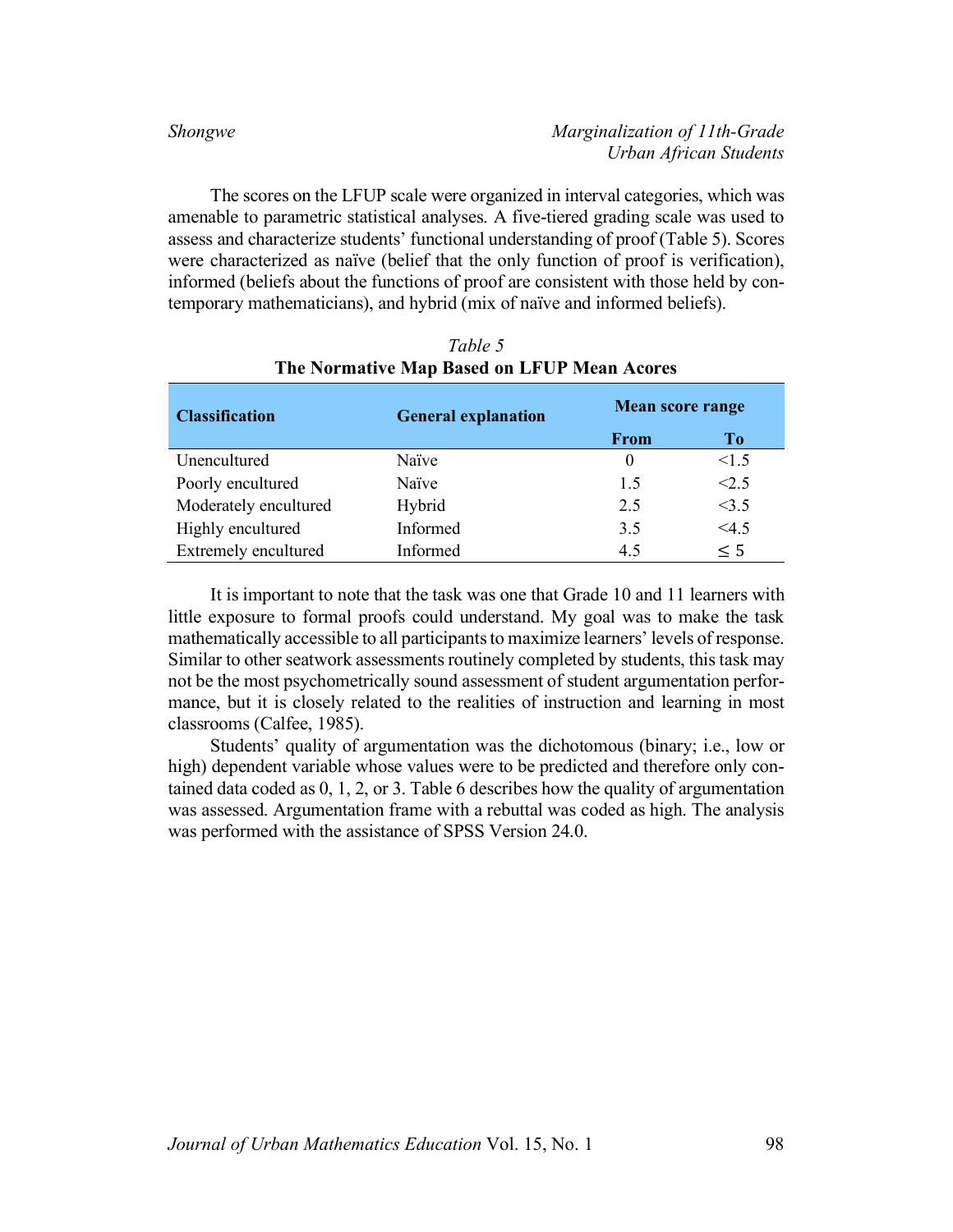| <b>Argument</b>                               | <b>Definition</b>                                                                                             | Code<br><b>Description</b>                     | <b>Score</b>   | Quality |
|-----------------------------------------------|---------------------------------------------------------------------------------------------------------------|------------------------------------------------|----------------|---------|
| My statement is                               |                                                                                                               | UC                                             | $\theta$       | Low     |
| that $\dots$                                  | (Blank)/A <i>claim</i> (C) is a<br>conclusion put forward<br>publicly for general                             | (Uncodifiable/<br>No reply).                   |                |         |
| My statement is<br>that $\dots$               | acceptance (Toulmin, 2003).                                                                                   | C<br>(Claim;<br>conclusion)                    | 1              | Low     |
| My reason is<br>that $\dots$                  | A <i>warrant</i> is ground $(G)$<br>provided in justifying the<br>claim.                                      | $C + G$<br>(Providing)<br>ground for<br>claim) | $\mathfrak{D}$ | Low     |
| Arguments<br>against my idea<br>might be that | A rebuttal $(R)$ is a<br>statement that seeks to<br>diminish the strength of a<br>conclusion (Pollock, 2001). | $C+G+R$<br>(Refutation of<br>claim/ground)     | 3              | High    |

| Table 6                              |
|--------------------------------------|
| <b>Coding of Argument Components</b> |

# **Results**

Descriptive analysis (Table 7) revealed that the scores on the verification function of proof were spread out about 0.53 above and below the mean. However, this result presented a rather bleak picture of functional understanding of proof among South African Grade 11 students in Dinaledi schools; only approximately 14% of respondents believed that proof has functions other than verification.

| Table 7                       |       |                          |          |  |  |
|-------------------------------|-------|--------------------------|----------|--|--|
| <b>Descriptive Statistics</b> |       |                          |          |  |  |
|                               | Mean  | Std.<br><b>Deviation</b> | $\bm{N}$ |  |  |
| <b>ASV</b>                    | 2.430 | 0.530                    | 135      |  |  |
| <b>ASE</b>                    | 2.684 | 0.863                    | 135      |  |  |
| <b>ASC</b>                    | 2.835 | 0.916                    | 135      |  |  |
| <b>ASD</b>                    | 3.286 | 0.656                    | 135      |  |  |
| ASS                           | 2.713 | 1.108                    | 135      |  |  |
| AFEG score                    | 1.415 | 0.901                    | 135      |  |  |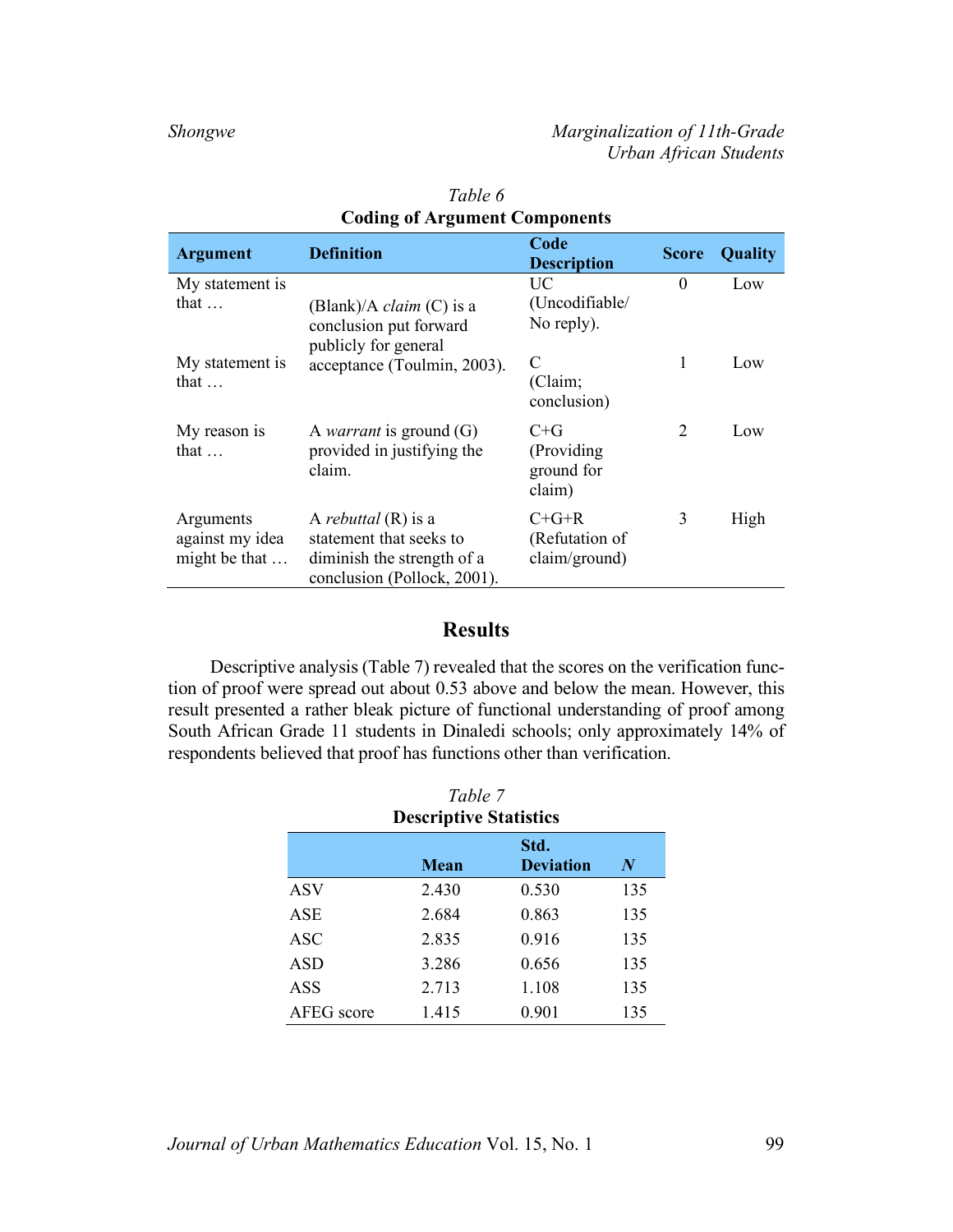Attempts to interpret the correlation between functional understanding of proof and argumentation quality were hampered by the possible existence of a third variable that may influence the relationship between the two variables. I used partial correlations technique to statistically control and thus nullify the effects of gender (Wilson & MacLean, 2011) as the third or secondary variable on the relationship between the primary variables, namely, functional understanding of proof and argumentation quality. The partialling out of gender was informed by research (e.g., Geary, 1999; Healy & Hoyles, 2000) that suggests that student performance in mathematics tends to be a function of gender.

Because the zero-order correlations have already been analysed above, I considered the section with the partial correlations in Table 8. In the previous section, the significant relationship between functional understanding of proof and gender seemed to suggest that gender has influence in explaining the functional understanding of proof-argumentation quality association. However, the partial correlations section shows that controlling for gender further weakens the strength of the significant relationship between functional understanding of proof and argumentation ability  $(R = .214, p = .013)$ . Clearly, controlling for gender was justified given that gender was, as shown in Table 8, one secondary variable that seemed to influence the relationship between the two primary variables.

| Table 8                                                         |
|-----------------------------------------------------------------|
| Assessing the Influence of Functional Understanding of Proof on |
| <b>Argumentation, Controlling for Gender</b>                    |

|                           | <b>Control Variables</b> |                         |      | <b>LFUP Score AFEG Score</b> | Gender |
|---------------------------|--------------------------|-------------------------|------|------------------------------|--------|
| $-$ none $-$ <sup>a</sup> | LFUP score Correlation   |                         |      |                              |        |
|                           |                          | Significance (2-tailed) |      |                              |        |
|                           | AFEG score               | Correlation             | .225 |                              |        |
|                           |                          | Significance (2-tailed) | .009 |                              |        |
|                           | Gender                   | Correlation             | .171 | .089                         |        |
|                           |                          | Significance (2-tailed) | .047 | .302                         |        |
| Gender                    | LFUP score               | Correlation             |      |                              |        |
|                           |                          | Significance (2-tailed) |      |                              |        |
|                           | AFEG score               | Correlation             | .214 |                              |        |
|                           |                          | Significance (2-tailed) | .013 |                              |        |

a. Cells contain zero-order (Pearson) correlations.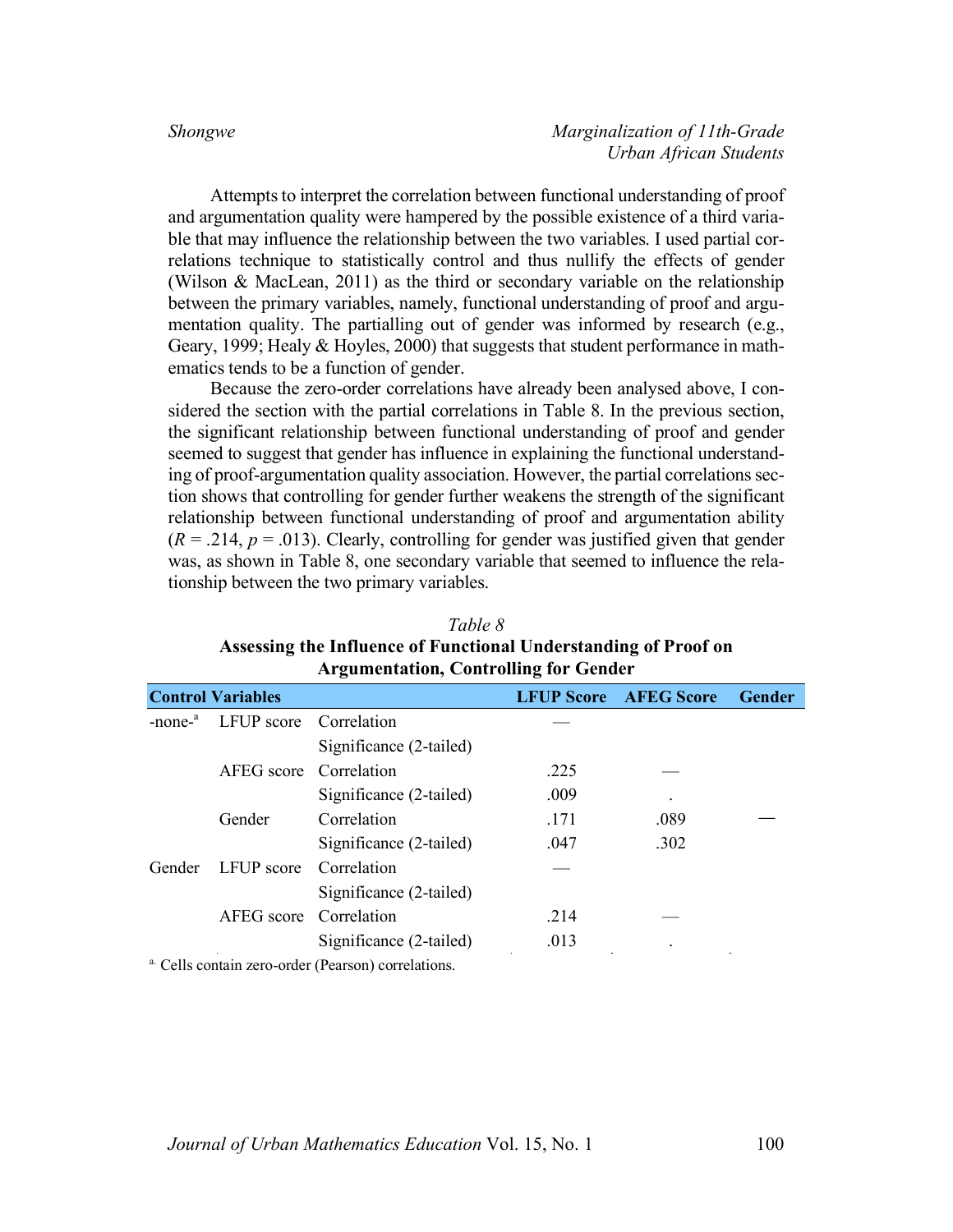Because statistical significance conflates results as it is affected by sample size, effect size was determined. In addition, relying on the size of the effect of a relationship rather than its statistical significance promotes a more scientific approach to the accumulation of knowledge (Creswell, 2012). The multiple correlation coefficient between argumentation scores and covariates combined, *R*, was computed to determine the coefficient of determination  $(R^2)$ , which is the square of the Pearson product moment correlation coefficient. This was performed to express the proportion of variability in argumentation that can be accounted for by fucntional understanding of proof (Table 9). According to Muijs' (2004) criteria, this model is of poor fit, as it meant that only 6.3 % of the variance in the argumentation scores was explained by the covariates.

*Table 9* **A Summary of the** *R***,** *R***-Squared, and Adjusted** *R***-Squared in Analysis of LFUP and AFEG**

|         |                    |           |     |                                                             | <b>Change Statistics</b> |      |  |  |                         |
|---------|--------------------|-----------|-----|-------------------------------------------------------------|--------------------------|------|--|--|-------------------------|
|         |                    | $R_{\pm}$ |     | Adjusted Std. Error of $\vert R\text{-}Square F \vert$      |                          |      |  |  | $\operatorname{Sig.} F$ |
| Model R |                    |           |     | Squared R-Squared the Estimate Change Change df1 df2 Change |                          |      |  |  |                         |
|         | $.252^{\circ}$ 063 |           | 056 | 87517                                                       | .063                     | 9011 |  |  | 133 003                 |

a. Predictors: (Constant), T15.

b. Dependent Variable: AFEG score.

Multiple regression was run to tease out which of the functional understanding of proof variables were most closely associated with argumentation quality, adjusting for gender. Gaining insight into whether each of the functions explained a significant amount of variance in argumentation quality was necessary because it helps not only to explain argumentation quality but also to understand the significance of the relationship between functional understanding of proof and quality of argumentation. The beta (β) values in Table 10 provide interesting information about some of these factors with regard to their relative effects on argumentation. First, whereas knowing that proof explains had the strongest positive and statistically significant effect on argumentation where  $β = .50$  and the level of significance was  $p = .01$ , knowing both that proof is a means to verify and discover had a nonsignificant impact on argumentation. Second, whereas knowing that proof is a means to systematize and communicate mathematical ideas yielded nonsignificant results, the former had the weakest negative effect ( $\beta = -0.07$ ) and the latter the strongest negative effect  $(\beta = -.33)$ . Third, only knowing that proof systematizes had a statistically nonsignificant result at .174 ( $p > .01$ ) effect on argumentation. The interesting conclusion here was that only having an understanding that proof as a means to explain can be used to predict students' argumentation ability.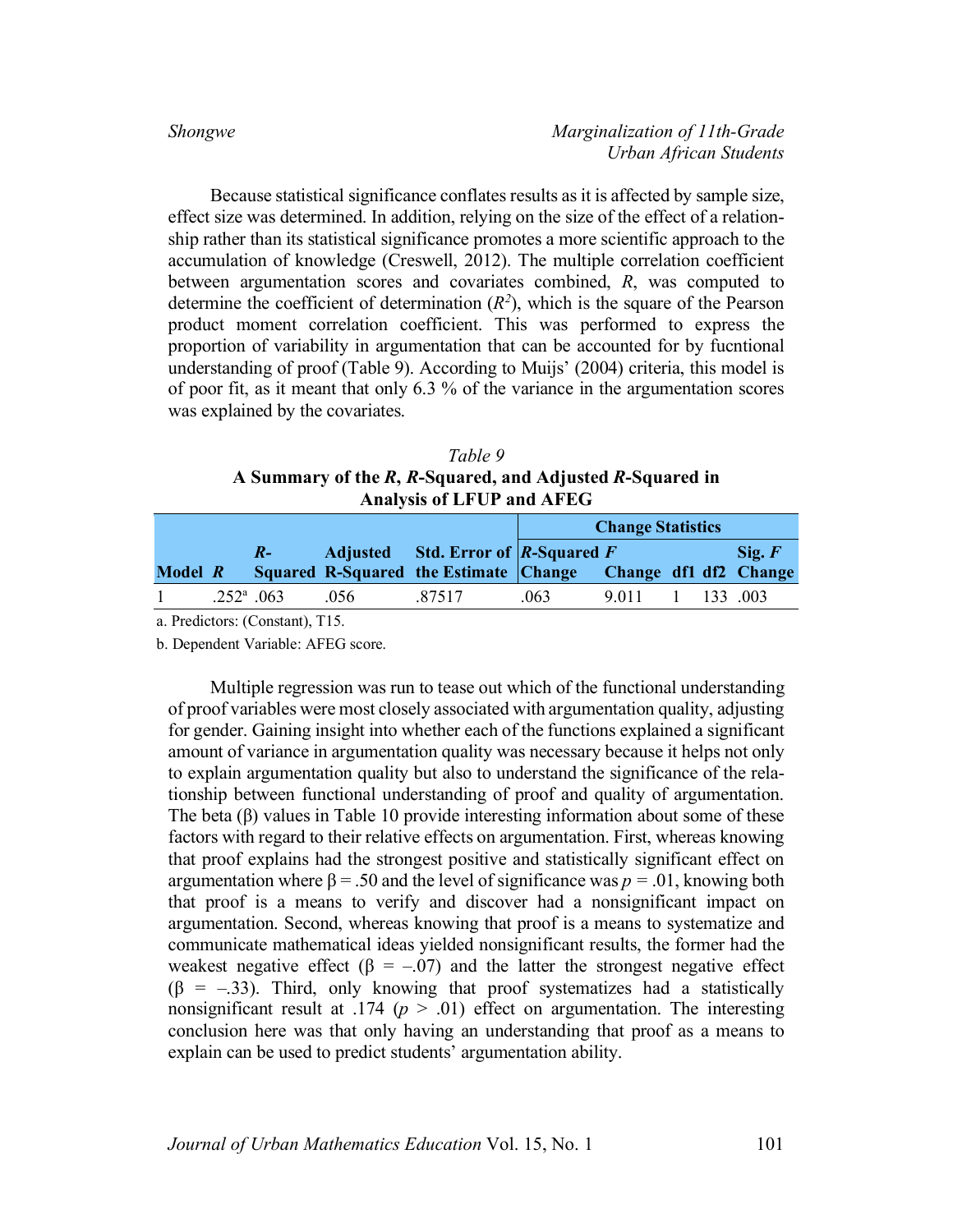|  |                 | <b>Unstandardized</b><br><b>Coefficients</b> |                   | <b>Standardized</b><br><b>Coefficients</b> |          |      |
|--|-----------------|----------------------------------------------|-------------------|--------------------------------------------|----------|------|
|  | <b>Model</b>    | B                                            | <b>Std. Error</b> | ß                                          |          | Sig. |
|  | (Constant)      | .001                                         | .569              |                                            | 0.001    | .999 |
|  | Verification    | .140                                         | .182              | .083                                       | 0.770    | .443 |
|  | Explanation     | .524                                         | .186              | .502                                       | 2.814    | .006 |
|  | Communication   | $-.073$                                      | .228              | $-.074$                                    | $-0.318$ | .751 |
|  | Discovery       | .164                                         | .187              | .119                                       | 0.875    | .383 |
|  | Systematization | $-.266$                                      | .195              | $-.327$                                    | $-1.368$ | .174 |
|  |                 |                                              |                   |                                            |          |      |

| Table 10                                           |  |
|----------------------------------------------------|--|
| <b>The Beta Coefficient in Regression Analysis</b> |  |

a. Dependent Variable: AFEG Score.

The analysis of the respondents' writing frames, as shown in Figure 3, revealed several noteworthy findings. First, the majority of arguments emerging from the data was at a low level (70%). Second, though only a small minority, 18% of these arguments included claims that were substantiated. Third, particularly discouraging was that only 2% of arguments developed by students were characterized as being of high quality because they consisted of rebuttals. What was important about these findings was that they provided deeper insights into students' difficulties with constructing and sustaining a mathematical argument. There were no qualifiers.



*Figure 3*. Distribution of Argumentation Elements Across the Three Schools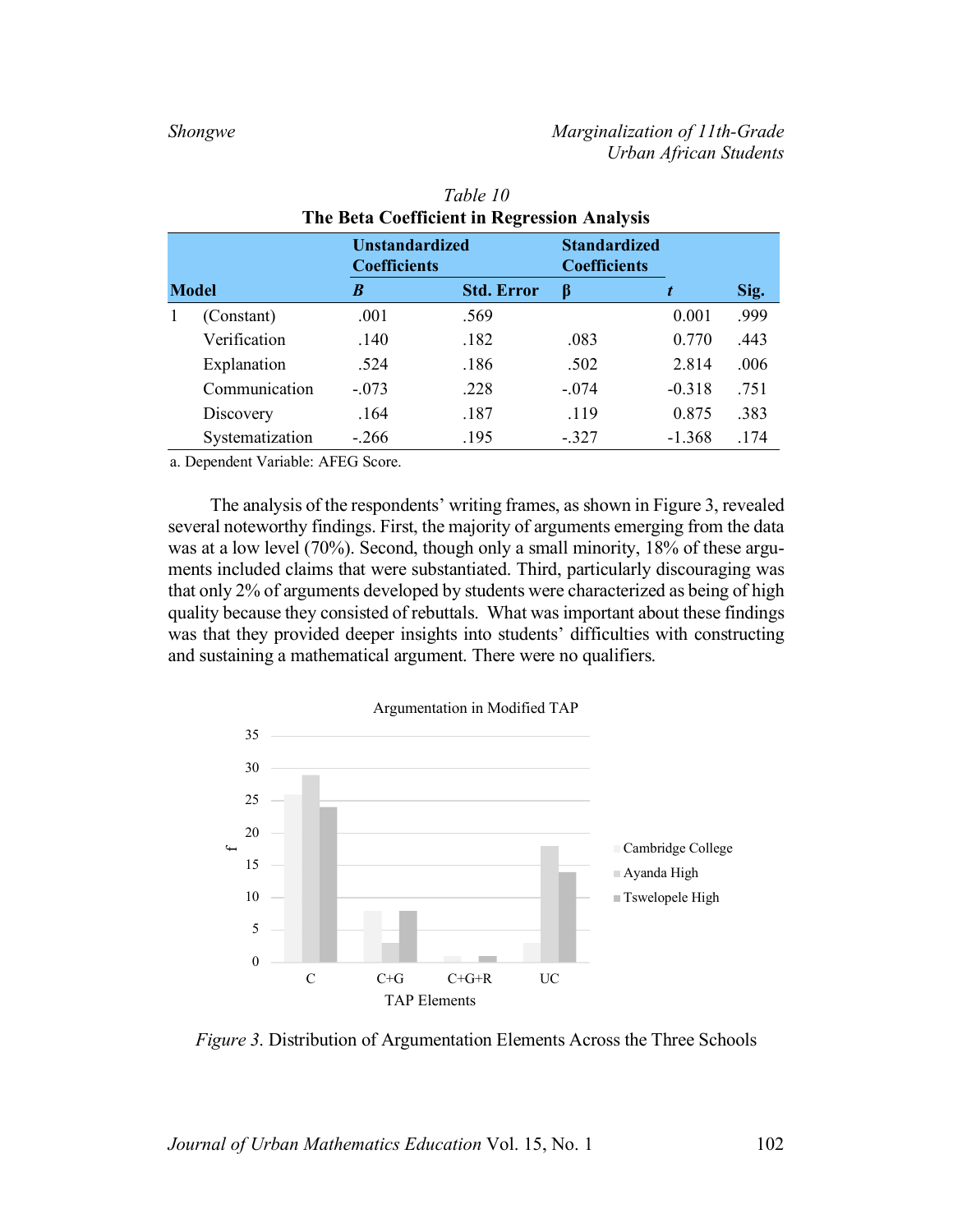Although the data was analysed by two researchers, we used Cohen's (1968) kappa coefficient  $(\kappa)$  to determine the reliability. In addition, this coefficient was appropriate to use on the basis that we adopted a multicategory rubric comprising a ratio scale in which responses were classified into one of four categories. Cohen's kappa coefficients were calculated for each of the five responses using STATA, a statistical software that enables analysis, management, and graphical visualisation of data. The very few unanticipated responses received were fitted into the rubric such that the following kappa coefficients were obtained: content  $= .95$  and argumentation  $= .97$ . As Altman (1991) suggested, these values indicated very good agreement between the raters.

### **Discussion**

The discussion is organized according to the two research questions. The results of the first research question are discussed purely from its quantitative nature to provide a basis for arguing that the teaching and learning of functions of proof and argumentation from the Western worldview only serves to perpetuate the struggle of the urban African student. The next subsections discuss the results in turn.

# *The Relationship Between Students' Functional Understanding of Proof and Argumentation Quality From a Western Methodology*

The result on the extent to which functional understanding of proof is related to argumentation quality is encouraging for various reasons. First, this positive relationship was anticipated because its existence was primarily based on the author's hunches, as there were no prior studies that investigated it. Second, although the result suggested that the association was tenuously significant, the fact that a correlation existed was important. It is hoped that this result spurs mathematics education researchers to further conduct studies that seek to enhance our knowledge on the role that functional understanding of proof and argumentation can play in the meaningful construction of proof. Third, this finding empirically corroborates and strengthens Knipping's (2003) suggestion that this relationship is important if promotion of meaningful learning of proof were to be better understood. Fourth, the mathematics classroom is a centre of struggle for urban African students.

In addition, this study has demonstrated that the understanding of proof as a means to verify the truth of mathematical statements is prevalent. This finding is consistent with the results of numerous other studies (e.g., de Villiers, 1990; Harel  $\&$ Sowder, 1998; Healy & Hoyles, 1998; Knuth, 2002). There is absolutely nothing wrong with understanding the function of proof as verification; however, students tend to view verification not only as the sole function that proof performs in mathematics but also as merely using a few cases as proof that a conjecture is true. The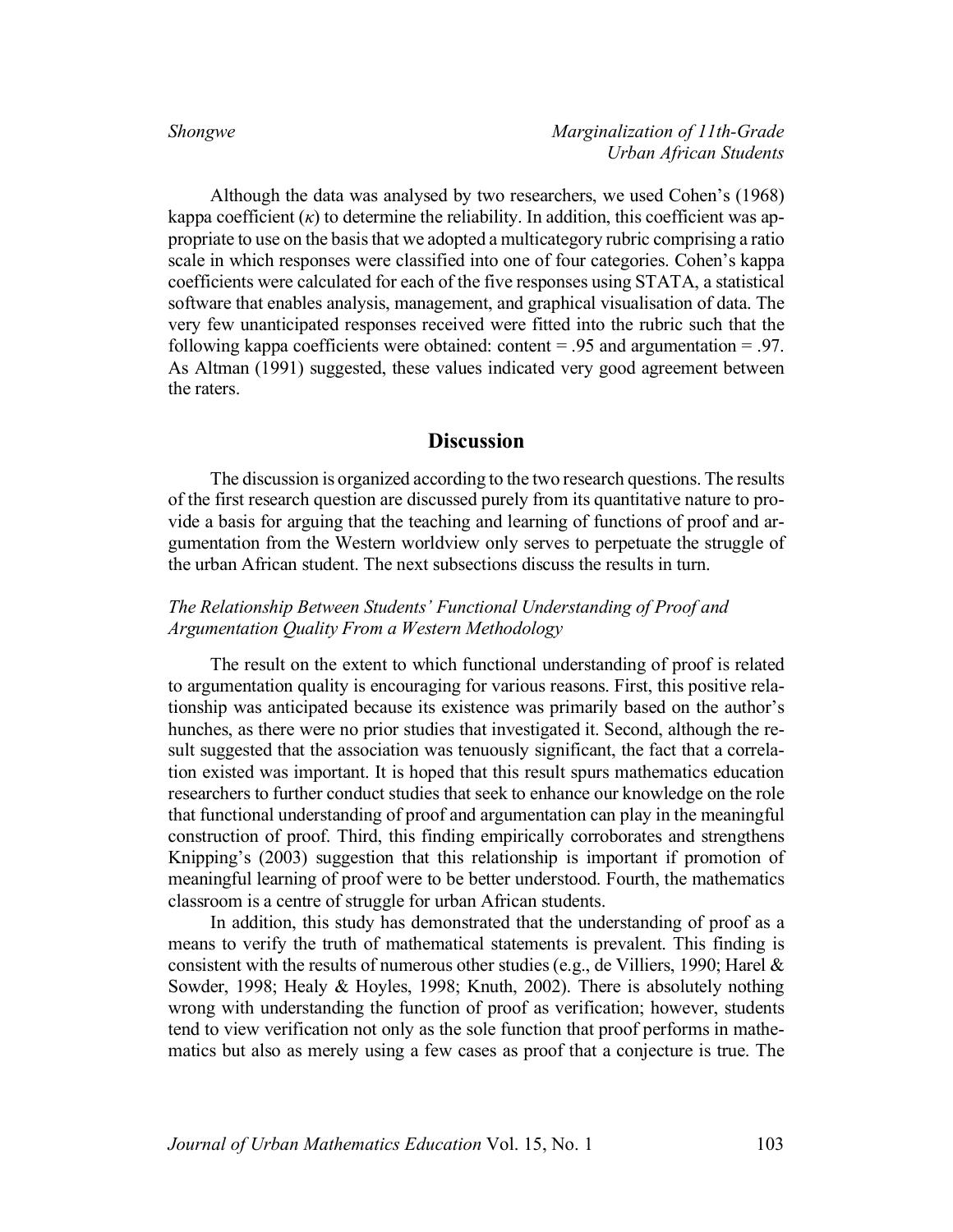main point here is to note that verification of a mathematical proposition can take two forms: empirical or deductive; empirical by selecting a few cases and deductive by logically connecting a set of axioms to produce a new result. de Villiers (1990) argued that if students see proof only as a means "to make sure" through their own experimentation, then they will have little incentive to generate any kind of deductive proof. In contrast, seeing the function of proof as a means to explain can motivate students to generate a proof of a conjecture deductively (Hanna, 2000)**.** 

The investigation also included a focus on understanding which of the five functions of proof best predicted the quality of students' argumentation ability. Seeing proof as a means to explain why a mathematical conjecture is true not only significantly predicted students' argumentation quality but also powerfully contributed to the variability of scores on argumentation quality, and understanding this function of proof was more important for students than appreciating that proof is a means to verify the truth of mathematical statements or believing that proof is a means to communicate mathematical knowledge. These empirical results give further credence to the importance of focusing on functional understanding of proof and argumentation as components of the "territory before proof."

The multiple regression results helped in providing an explanation of the impact of functional understanding of proof on the quality of argumentation that students can generate from a South African perspective. However, the communication function of proof was statistically insignificant in influencing argumentation quality. One explanation of this observation was found in respondents' low quality of argumentation; communication of mathematical knowledge to peers requires the ability to put together sound and convincing arguments, which clearly the respondents were unable to formulate.

The results also provided insight into the proportion of variance in students' quality of argumentation that can be explained by functional understanding of proof. Overall, findings indicated that the regression model was of poor fit because the predictor variables only explained 6.3% of the variance in the argumentation scores. This means that functional understanding of proof explains only a small proportion of students' quality of argumentation. One explanation of this finding is that although in the design of the study gender was removed so that the relationship between functional understanding of proof and argumentation could be more clearly determined, gender could also be a mediating variable (influencing both functional understanding of proof and argumentation). Although the effect size was not, in Cohen's (1988) terms, "grossly perceptible and therefore large" (p. 27) to equate to the difference between the heights of 13-year-old and 18-year-old boys, dismissing it as being of little practical significance can be irrational. Confidence in the effectiveness of this relationship can only follow widespread investigations in different contexts and countries.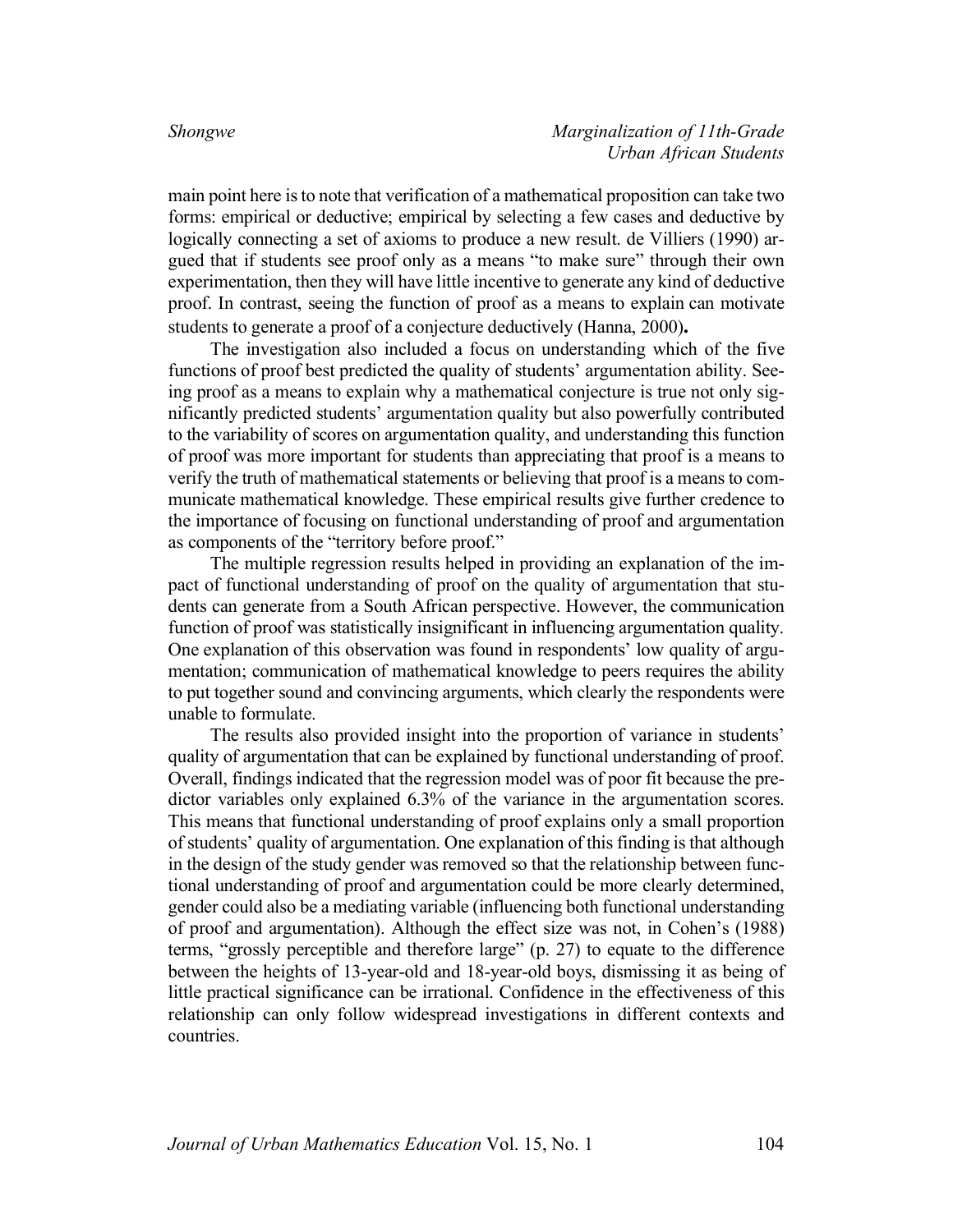Support for this stance is found in Glass et al. (1981). In criticizing Cohen's (1988) convention of "small," "medium," and "large," Glass et al. (1981) argued that effectiveness of a relationship can only be interpreted in relation to an average of estimates of different effect sizes obtained from other studies and that the practical importance of an effect depends entirely on its relative costs and benefits. For instance, if it could be shown that making a small and inexpensive change in proof instruction by paying attention to the "territory before proof" raises students' ability to learn proof meaningfully by an effect size of even as little as .10, then this could be a very significant improvement in proof education. Thus, it is in this light that this result is viewed as being of educational significance. Still, it adds to our knowledge of the nature of the relationship between functional understanding of proof and argumentation. Having discussed the results, I consider their implication for the urban African student.

# *What Is the Extent to Which the Western Worldview Marginalizes the Urban African Students' Performance?*

The disappointing but not unexpected results are contemporary realities of African students; that is, the exclusion of the languages, cultures, and identities of urban African students and teachers account for these results. It my firm belief that these results do any in any way suggest that African students are poor at understanding functions of proof and at making and supporting their claims. Rather, the problem seems, more than anything, to be the foreign language in which mathematics instruction takes place. Because Ubuntu emphasizes relation to each other through storytelling, then Ubuntu storytelling is a research methodology (Mucina, 2011) that can be utilized to understand the performance of these students when taught in their indigenous languages.

Very little can be said about some of the students' argumentation ability, especially African students. They produced incoherent statements in the AFEG questionnaire that can only be described as idiosyncratic in their nature. These results were ascribed to these students' poor command of the language of instruction, English, thus confirming the need to rethink the way the mathematics curriculum is organized for genuine achievement of our students. It is in this light that future research must use Ubuntu stories as methodology to encourage Ubuntu scholars to make their work not only accessible to our larger African communities but also make the teaching and learning of proof and mathematics in general in specific African languages a flourishing experience. An attempt such as this will go a long way toward addressing the colonial legacy of research conducted in many parts of the world in general and in the sub-Saharan context specifically.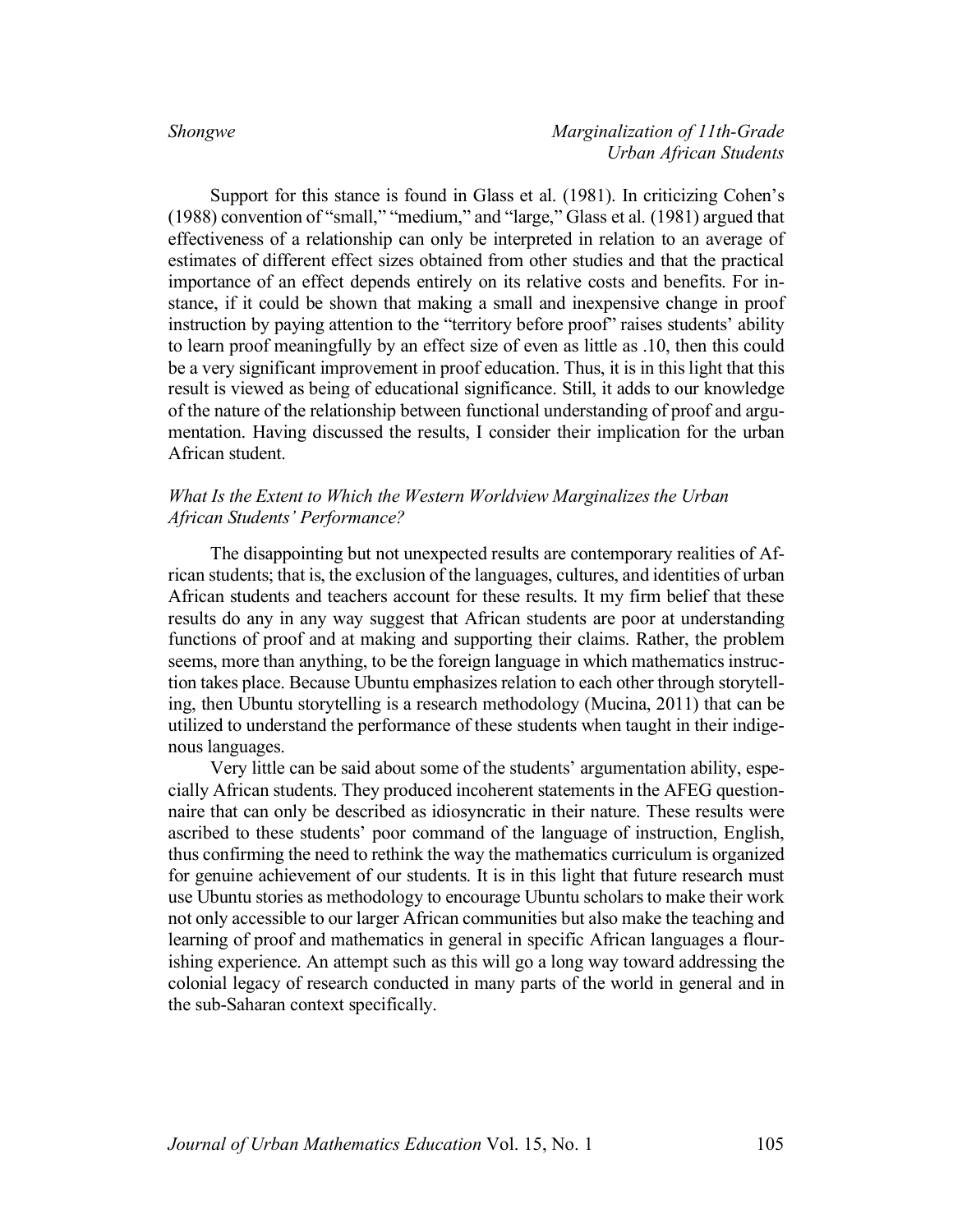# **Concluding Remarks**

The positive correlation between functional understanding of proof and quality of argumentation was helpful in confirming the importance of understanding these two domain areas in mathematics. The analysis of the results paved the way for presenting arguments about the marginalization of the urban African student effected by the Western worldview, including conducting systematic investigations in sub-Saharan Africa. Specifically, whereas students' appreciation of proof as a means to explain why a mathematical proof is true was the most powerful predictor of quality of argumentation ability, the communication function of proof exerted the smallest statistically significant influence on argumentation quality. In other words, the explanatory function of proof was found to be the most important determinant of argumentation ability. The analysis provided an image of the urban African student as poorly performing, yet there are compounding factors (language and gender) contributing to their performance. Put broadly, the analysis brought to the fore the need for social change that can create conditions for the flourishing of urban African students in proof-related education.

Future studies will need to be sensitive to African students' difficulties and design investigations with the question, "How can the learning and teaching of proof and argumentation be conducted through the Ubuntu framework?" Gobo (2011) reminded us that quantitative surveys or qualitative in-depth interview methods are based on competition and the role of the individual participant. Perhaps future research may employ the participatory research paradigm (Lincoln et al., 2018) in critical participatory action research, that is, research undertaken with and by people to build knowledge for understanding and transforming current practice (Kemmis et al., 2014). This, of course, in my opinion, could be the only hope for a revamp of the ontological and epistemological stance of a "new" mathematics curriculum that transforms a Western academic method into a multicultural framework that is sensitive to ethnic issues in addition to language and gender issues.

In short, the results highlight that conducting research from a Western lens tends to contribute to the perpetuation of eliminable forms of marginalization. Such a lens obstructs the acquisition of proof education, which is, like mathematics, a universal human heritage that must be accessible to urban African students too. Thus, future research efforts need to design studies whose approach to research is grounded in indigenous African epistemologies (Seehawer, 2018). Thus, research in mathematics education must take account of the economic, cultural, political, and racial milieu that affect urban African students' learning of proof and acquisition of argumentation skills. This increases the need for sub-Saharan instructors to be empowered to pursue emancipatory proofrelated instruction. The study reported in this paper adds to literature challenging the relationship between conventional, Western-oriented mathematics education and indigenous students who have a fundamental human right to have their worldview validated and present in education systems.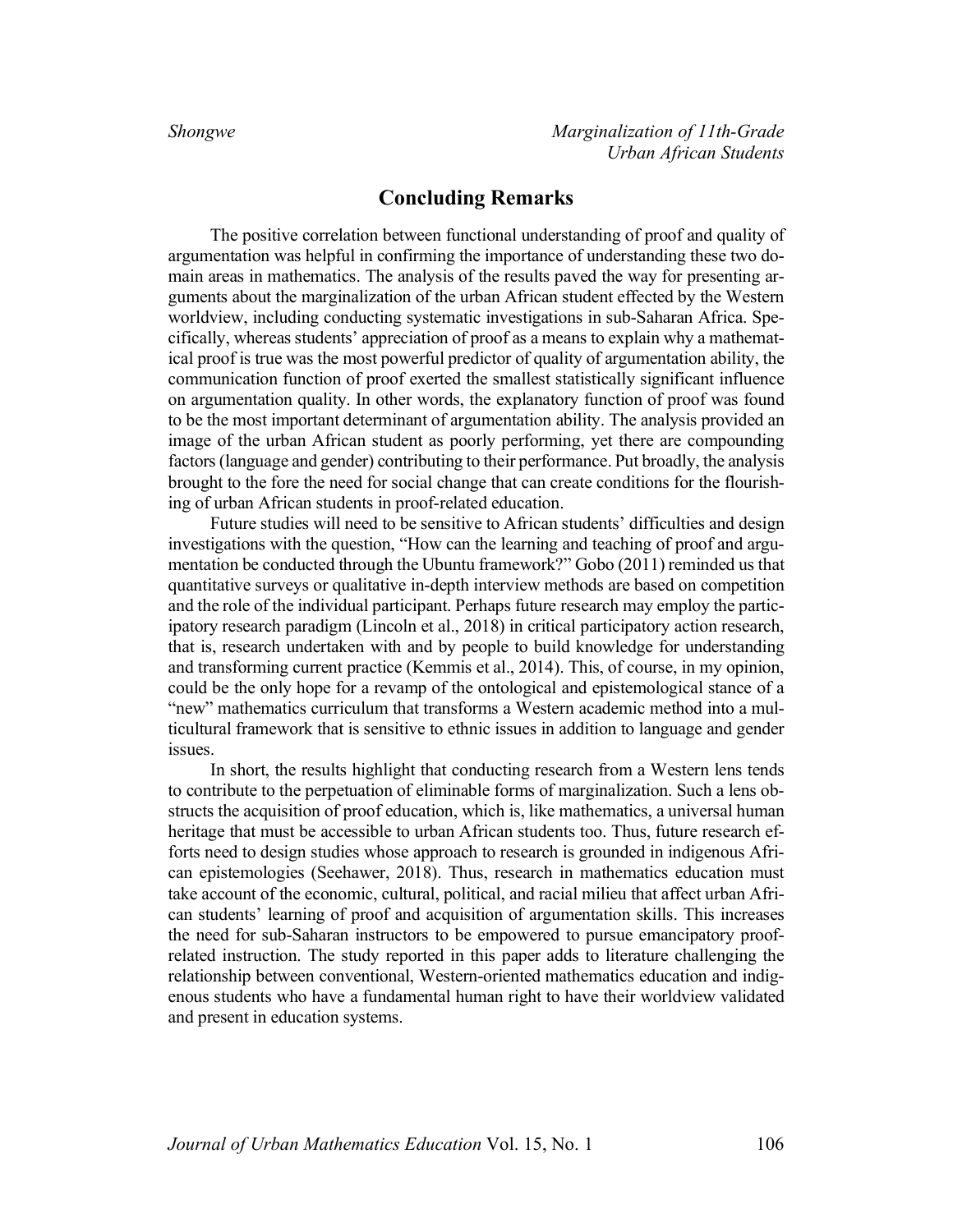### **References**

- Aberdein, A. (2009). Mathematics and argumentation. *Foundations of Science, 14*(1–2), 1–8. https://doi.org/10.1007/s10699-008-9158-3
- Aberdein, A. (2013). The parallel structure of mathematical reasoning. In A. Aberdein & I. J. Dove (Eds.), *The argument of mathematics* (pp. 361–370). Springer.
- Alexander, R. J. (2020). *A dialogic teaching companion*. Routledge.
- Ali, A. (2002). The convergence of Foucault and feminist psychiatry: Exploring emancipatory knowledge-building. *Journal of Gender Studies, 11*(3), 233–242. https://doi.org/10.1080/0958923022000021287
- Ali, A. (2006). A framework for emancipatory inquiry in psychology: Lessons from feminist methodology. *Race, Gender & Class, 13*(1–2), 26–35.
- Alibert, D., & Thomas, M. (1991). Research on mathematical proof. In D. Tall (Ed.), *Advanced mathematical thinking* (pp. 215–230). Kluwer Academic Publishers.
- Altman, D. G. (1991). *Practical statistics for medical research.* Chapman & Hall.
- Baffi, S., Turok, I., & Vacchiani-Marcuzzo, C. (2018). The South African urban system. In C. Rozenblat, D. Pumain, & E. Velasquez (Eds.), *International and transnational perspectives on urban systems* (pp. 285–314). Springer.
- Bay-Williams, J. M., McGatha, M., Kobett, M. B., & Wray, J. A. (2013). *Mathematics coaching: Resources and tools for coaches and leaders, K–12.* Pearson.
- Blair, J. A. (2012). Argumentation as rational persuasion. *Argumentation, 26*(1), 71–81. https://doi.org/10.1007/s10503-011-9235-6
- Bond, P. (2013). Debt, uneven development and capitalist crisis in South Africa: From Moody's macroeconomic monitoring to Marikana microfinance *mashonisas*. *Third World Quarterly, 34*(4), 569–592.
- Brock-Utne, B. (2016). The *ubuntu* paradigm in curriculum work, language of instruction and assessment. *International Review of Education, 62*(1), 29–44. https://doi.org/10.1007/s11159-016-9540-2
- Brock-Utne, B., & Desai, Z. (2010). Expressing oneself through writing A comparative study of learners' writing skills in Tanzania and South Africa. In B. Brock-Utne, Z. Desai, M. A. Qorro, & A. Pitman (Eds.), *Language of instruction in Tanzania and South Africa –Highlights from a project* (pp. 11–31). Sense.
- Brock-Utne, B., & Skattum, I. (Eds.). (2009). *Languages and education in Africa: A comparative and transdisciplinary analysis.* Symposium Books.
- Calfee, R. (1985). Home grown tests have virtues, too. *Update: The Study of Stanford and the Schools, 2*(1), 3.
- Church, J. (2012). Sustainable development and the culture of uBuntu. *De Jure Law Journal, 45*(3), 511–531.
- Cohen, J. (1968). Weighted kappa: Nominal scale agreement provision for scaled disagreement or partial credit. *Psychological Bulletin, 70*(4), 213–220. https://doi.org/10.1037/h0026256
- Cohen, J. (1988). *Statistical power analysis for the behavioral sciences* (2nd ed.). Erlbaum.
- Common Core State Standards Initiative. (2010). *Common Core State Standards for Mathematics.* National Governors Association Center for Best Practices; Council of Chief State School Officers. http://www.corestandards.org/wp-content/uploads/Math\_Standards.pdf
- Creswell, J. W. (2012). *Educational research: Planning, conducting, and evaluating quantitative and qualitative research* (4th ed.). Pearson.
- DeJarnette, A. F., & González, G. (2017). Geometry students' arguments about a 1-point perspective drawing. *REDIMAT, 6*(1), 7–32. https://doi.org/10.17583/redimat.2017.2015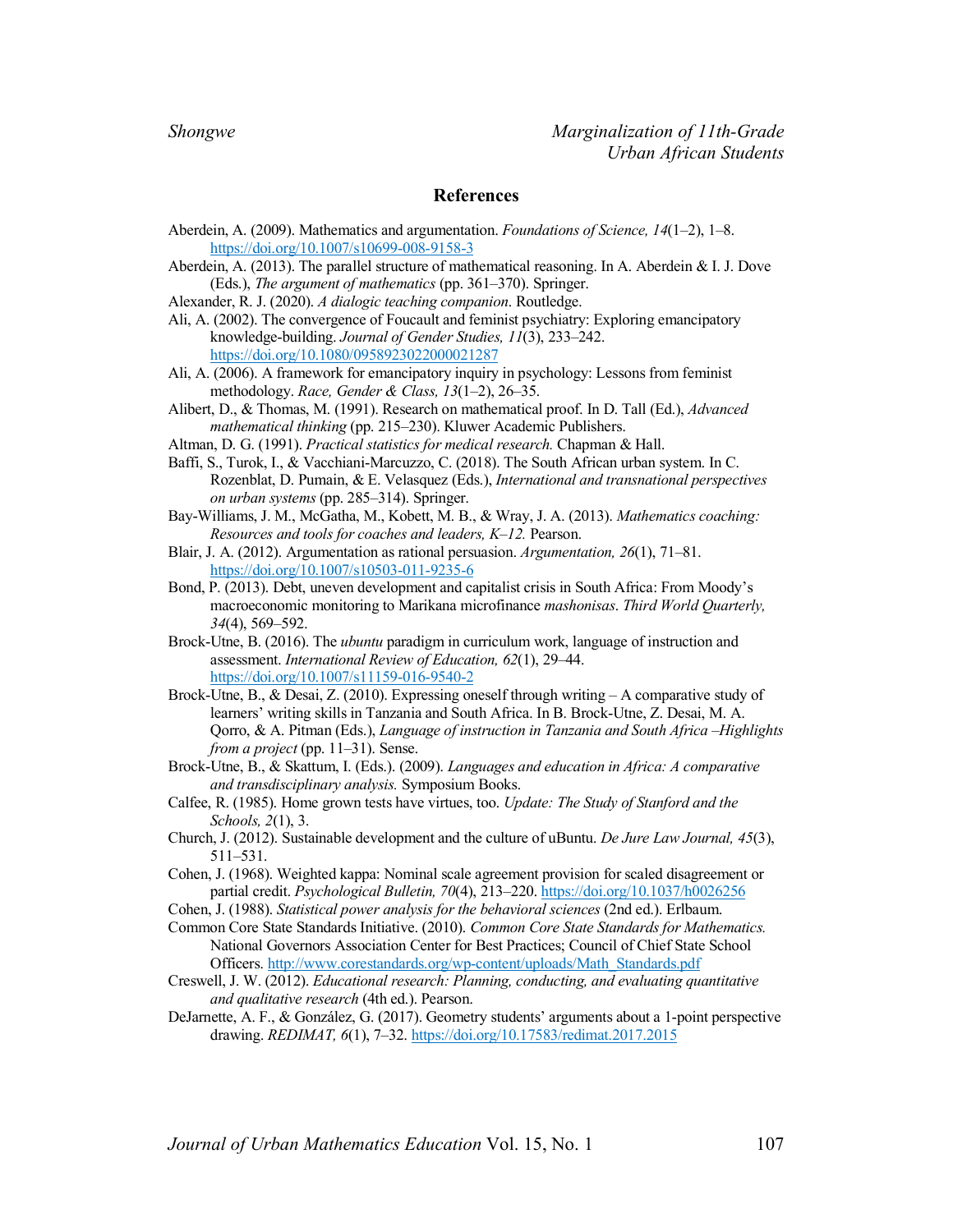- Department of Basic Education. (2009). *The Dinaledi Schools Project: Report from a strategic engagement between the national department of education and business on increasing support for mathematics and science in education in schools.*
- Department of Basic Education. (2011). *Curriculum and assessment policy statement: Mathematics (Grades 10–12).*
- Desforges, C., & Cockburn, A. (1987). *Understanding the mathematics teacher: A study of practice in first schools.* Falmer Press.
- de Villiers, M. D. (1990). The role and function of proof in mathematics. *Pythagoras, 24*, 17–24.
- de Villiers, M. D. (1994). The role and function of hierarchical classification of quadrilaterals. *For the Learning of Mathematics, 14*(1), 11–18.
- Edwards, L. D. (1997). Exploring the territory before proof: Student's generalizations in a computer microworld for transformation geometry. *International Journal of Computers for Mathematical Learning, 2*(3), 187–215. https://doi.org/10.1023/A:1009711521492
- Field, A. (2009). *Discovering statistics using SPSS* (3rd ed.)*.* SAGE.
- Fosnot, C. T., & Dolk, M. (2001). *Young mathematicians at work: Constructing number sense, addition, and subtraction.* Heinemann.
- Garcia-Olp, M., Nelson, C., & Saiz, L. (2019). Conceptualizing a mathematics curriculum: Indigenous knowledge has always been mathematics education. *Educational Studies, 55*(6), 689–706. https://doi.org/10.1080/00131946.2019.1680374
- Geary, D. C. (1999). Sex differences in mathematical abilities: Commentary on the math-fact retrieval hypothesis. *Contemporary Educational Psychology, 24*(3), 267–274. https://doi.org/10.1006/ceps.1999.1007
- Glass, G. V., McGaw, B., & Smith, M. L. (1981). *Meta-analysis in social research.* SAGE.
- Gobo, G. (2011). Glocalizing methodology? The encounter between local methodologies. *International Journal of Social Research Methodology, 14*(6), 417–437. https://doi.org/10.1080/13645579.2011.611379
- Gorelick, S. (1996). Contradictions of feminist methodology. In H. Gottfried (Ed.), *Feminism and social change: Bridging theory and practice* (pp. 23–45). University of Illinois Press.
- Hadas, N., Hershkowitz, R., & Schwarz, B. B. (2000). The role of contradiction and uncertainty in promoting the need to prove in dynamic geometry environments. *Educational Studies in Mathematics, 44*(1/2), 127–150.
- Hanna, G. (1995). Challenges to the importance of proof. *For the Learning of Mathematics, 15*(3), 42–49.
- Hanna, G. (2000). Proof, explanation and exploration: An overview. *Educational Studies in Mathematics, 44*(1–3), 5–23. https://doi.org/10.1023/A:1012737223465
- Hanna, G. (2007). The ongoing value of proof. In P. Boero (Ed.), *Theorems in school: From history, epistemology and cognition to classroom practice* (pp. 3–18). Sense.
- Harel, G., & Sowder, L. (1998). Students' proof schemes: Results from exploratory studies. *Issues in Mathematics Education, 7*, 234–283.
- Harper, S. (2011). Counting the costs of global Anglophonic hegemony: Examining the impact of U.S. language education policy on linguistic minorities worldwide. *Indiana Journal of Global Legal Studies, 18*(1), 515–538.
- Harris, P., Brock, C. H., McInnes, E., Diamond, A., Neill, B., Carter, J., & Giannakis, E. (2020). Coconstructing culturally sustaining practices for fostering young children's literacy in Fiji. *Journal of Research in Childhood Education, 34*(1), 127–152. https://doi.org/10.1080/02568543.2019.1692105
- Healy, L., & Hoyles, C. (1998). *Technical report on the nationwide survey: Justifying and proving in school mathematics.* University of London, Institute of Education. http://doc.ukdataservice.ac.uk/doc/4004/mrdoc/pdf/a4004uab.pdf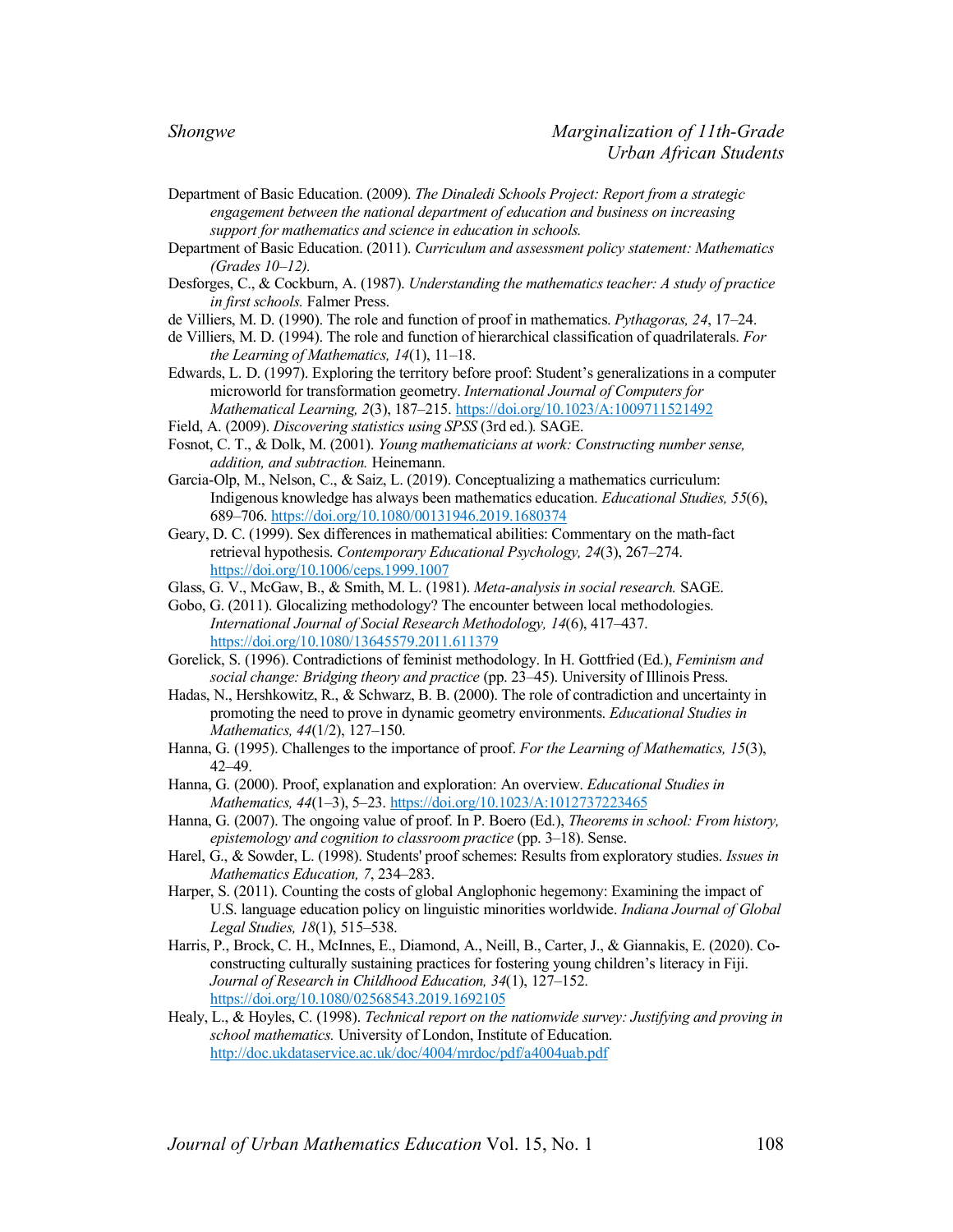- Healy, L., & Hoyles, C. (2000). A study of proof conceptions in algebra. *Journal for Research in Mathematics Education, 31*(4), 396–428.
- Henslin, J. M. (2017). *Sociology: A down-to-earth approach* (13th ed.). Pearson.
- Inglis, M., & Mejia-Ramos, J. P. (2009). The effect of authority on the persuasiveness of mathematical arguments. *Cognition and Instruction, 27*(1), 25–50. https://doi.org/10.1080/07370000802584513
- Inglis, T. (1997). Empowerment and emancipation. *Adult Education Quarterly, 48*(1), 3–17. https://doi.org/10.1177%2F074171369704800102
- Jahnke, H. N. (2008). Theorems that admit exceptions, including a remark on Toulmin. *ZDM, 40*(3), 363–371. https://doi.org/10.1007/s11858-008-0097-9
- Keane, M. (2008). Science learning and research in a framework of Ubuntu. In C. Malcolm, E. Motala, S. Motala, G. Moyo, J. Pampallis, & B. Thaver (Eds.), *Democracy, human rights and social justice in education* (pp. 49–60). Centre for Education Policy Development.
- Kemmis, S., McTaggart, R., & Nixon, R. (2014). *The action research planner: Doing critical participatory action research.* Springer.
- Knipping, C. (2003, February 28–March 3). *Argumentation structures in classroom proving situations* [Paper presentation]. Third Conference of the European Society for Research in Mathematics Education, Bellaria, Italy*.*
- Knuth, E. J. (2002). Teachers' conceptions of proof in the context of secondary school mathematics. *Journal of Mathematics Teacher Education*, *5*(1), 61–88. https://doi.org/10.1023/A:1013838713648
- Krummheuer, G. (1995). The ethnography of argumentation. In P. Cobb & H. Bauersfeld (Eds.), *The emergence of mathematical meaning: Interaction in classroom cultures* (pp. 229–269). Erlbaum.
- Krummheuer, G. (2000). Mathematics learning in narrative classroom cultures: Studies of argumentation in primary mathematics education. *For the Learning of Mathematics, 20*(1), 22–32.
- Kumar, R. (2005). *Research methodology: A step-by-step guide for beginners* (2nd ed.). SAGE.
- Lincoln, Y. S., Lynham, S. A., & Guba, E. G. (2018). Paradigmatic controversies, contradictions, and emerging confluences, revisited. In N. K. Denzin & Y. S. Lincoln (Eds.), *The SAGE handbook of qualitative research* (5th ed., pp. 108–150). SAGE.
- Lubben, F., Sadeck, M., Scholtz, Z., & Braund, M. (2010). Gauging students' untutored ability in argumentation about experimental data: A South African case study. *International Journal of Science Education, 32*(16), 2143–2166. https://doi.org/10.1080/09500690903331886
- Mabin, A. (1992). Dispossesion, exploitation and struggle: An historical overview of South African urbanization. In D. M. Smith (Ed.), *The apartheid city and beyond: Urbanization and social change in South Africa* (pp. 12–24). Routledge.
- Magajna, Z. (2011). An observation tool as an aid for building proofs. *The Electronic Journal of Mathematics and Technology, 5*(3), 251–260.
- Maharaj, B. (2020). The apartheid city. In R. Massey & A. Gunter (Eds.), *Urban geography in South Africa: Perspectives and Theory* (pp. 39–54). Springer.
- Manyonganise, M. (2015). Oppressive and liberative: A Zimbabwean woman's reflections on *ubuntu*. *Verbum et Ecclesia, 36*(2), Article a1438. https://doi.org/10.4102/ve.v36i2.1438
- Mariotti, M. A. (2006). Proof and proving in mathematics education. In A. Gutiérrez & P. Boero (Eds.), *Handbook of research on the psychology of mathematics education: Past, present and future* (pp. 173–204). Sense.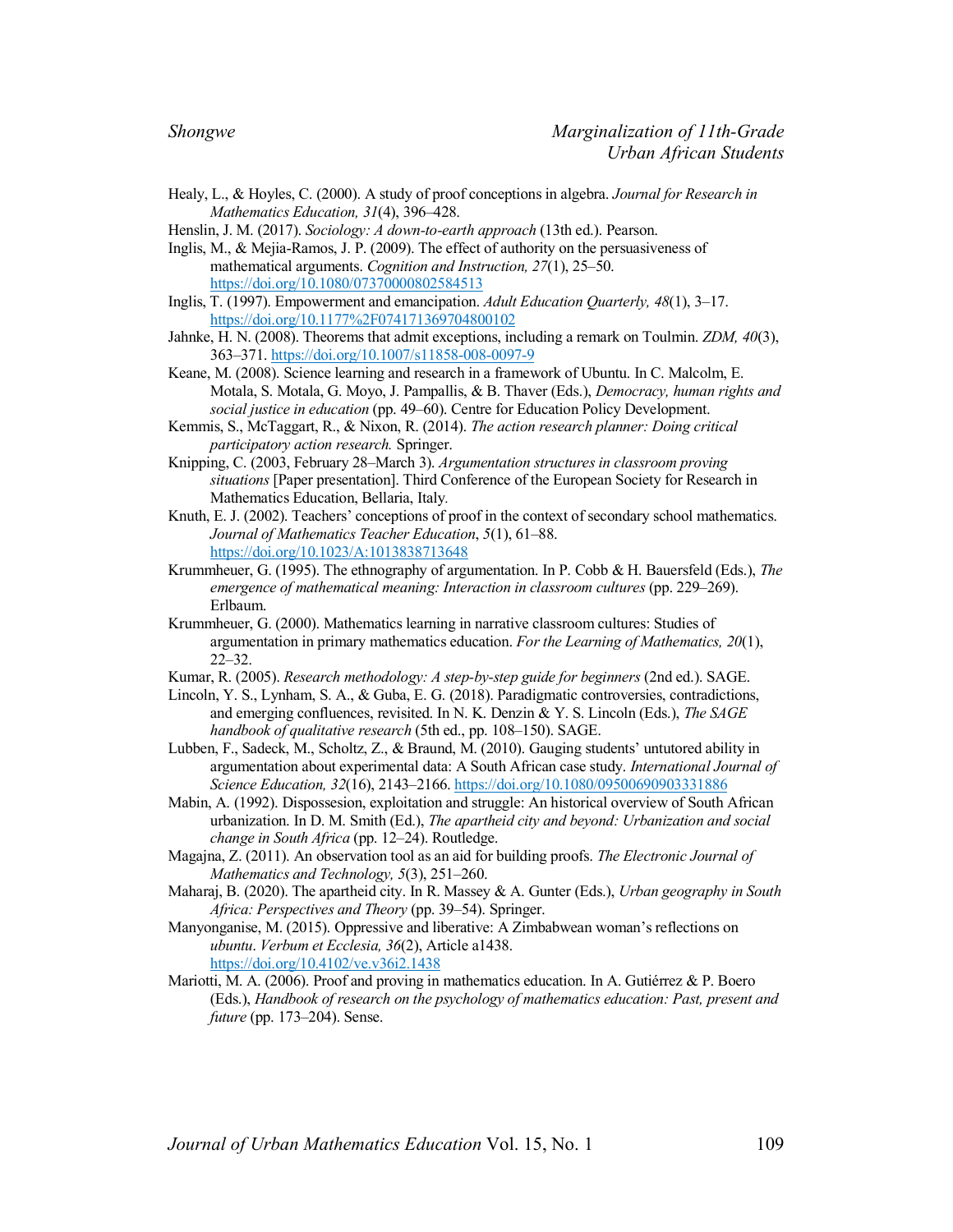- Marrades, R., & Gutiérrez, Á. (2000). Proofs produced by secondary school students learning geometry in a dynamic computer environment. *Educational Studies in Mathematics, 44*(1–3), 87–125. https://doi.org/10.1023/A:1012785106627
- Matthews, L. E. (2008). Illuminating urban excellence: A movement of change within mathematics education. *Journal of Urban Mathematics Education, 1*(1), 1–4. https://doi.org/10.21423/jume-v1i1a20
- McMillan, J. H., & Schumacher, S. (2010). *Research in education: Evidence-based inquiry* (7th ed.). Pearson.
- Mercer, N., & Howe, C. (2012). Explaining the dialogic processes of teaching and learning: The value and potential of sociocultural theory. *Learning, Culture and Social Interaction, 1*(1), 12–21. https://doi.org/10.1016/j.lcsi.2012.03.001
- Mercer, N., & Littleton, K. (2007). *Dialogue and the development of children's thinking: A sociocultural approach.* Routledge.
- Møller, V. (2007). Quality of life in South Africa The first ten years of democracy. *Social Indicators Research, 81*(2), 181–201. https://doi.org/10.1007/s11205-006-9003-4
- Mucina, D. D. (2011). Story as research methodology. *AlterNative: An International Journal of Indigenous Peoples, 7*(1), 1–14. https://doi.org/10.1177%2F117718011100700101
- Mudaly, V., & Shongwe, B. (2017). Development and evaluation of an instrument to measure functional understandings of proof in mathematics. *PONTE*, *73*(12), 87–104. http://doi.org/10.21506/j.ponte.2017.12.59

Muijs, D. (2004). *Doing quantitative research in education with SPSS.* SAGE.

- Muwanga-Zake, J. W. F. (2009). Building bridges across knowledge systems: Ubuntu and participative research paradigms in Bantu communities. *Discourse: Studies in the Cultural Politics of Education, 30*(4), 413–426. https://doi.org/10.1080/01596300903237198
- Nafukho, F. M. (2006). Ubuntu worldview: A traditional African view of adult learning in the workplace. *Advances in Developing Human Resources, 8*(3), 408–415. https://doi.org/10.1177%2F1523422306288434
- Naicker, I. (2015). School principals enacting the values of *Ubuntu* in school leadership: The voices of teachers. *Studies of Tribes and Tribals, 13*(1), 1–9. https://doi.org/10.1080/0972639X.2015.11886706
- National Council of Teachers of Mathematics. (2009). *Focus in high school mathematics: Reasoning and sense making.*
- National Research Council. (1993). *Measuring what counts: A conceptual guide for mathematics assessment.* National Academies Press.
- Ndlovu-Gatsheni, S. J. (2018). *Epistemic freedom in Africa: Deprovincialization and decolonization.* Routledge.

Nunnally, J. C., & Bernstein, I. (1994). *Psychometric theory* (3rd ed.). McGraw-Hill.

- Nussbaum, E. M. (2011). Argumentation, dialogue theory, and probability modeling: Alternative frameworks for argumentation research in education. *Educational Psychologist, 46*(2), 84– 106. https://doi.org/10.1080/00461520.2011.558816
- Osborne, J., Erduran, S., & Simon, S. (2004). Enhancing the quality of argumentation in school science. *Journal of Research in Science Teaching, 41*(10), 994–1020. https://doi.org/10.1002/tea.20035
- Pedemonte, B. (2007). How can the relationship between argumentation and proof be analysed? *Educational Studies in Mathematics, 66*(1), 23–41. https://doi.org/10.1007/s10649-006-9057-x
- Petrus, T., & Isaacs-Martin, W. (2012). The multiple meanings of coloured identity in South Africa. *Africa Insight, 42*(1), 87–102.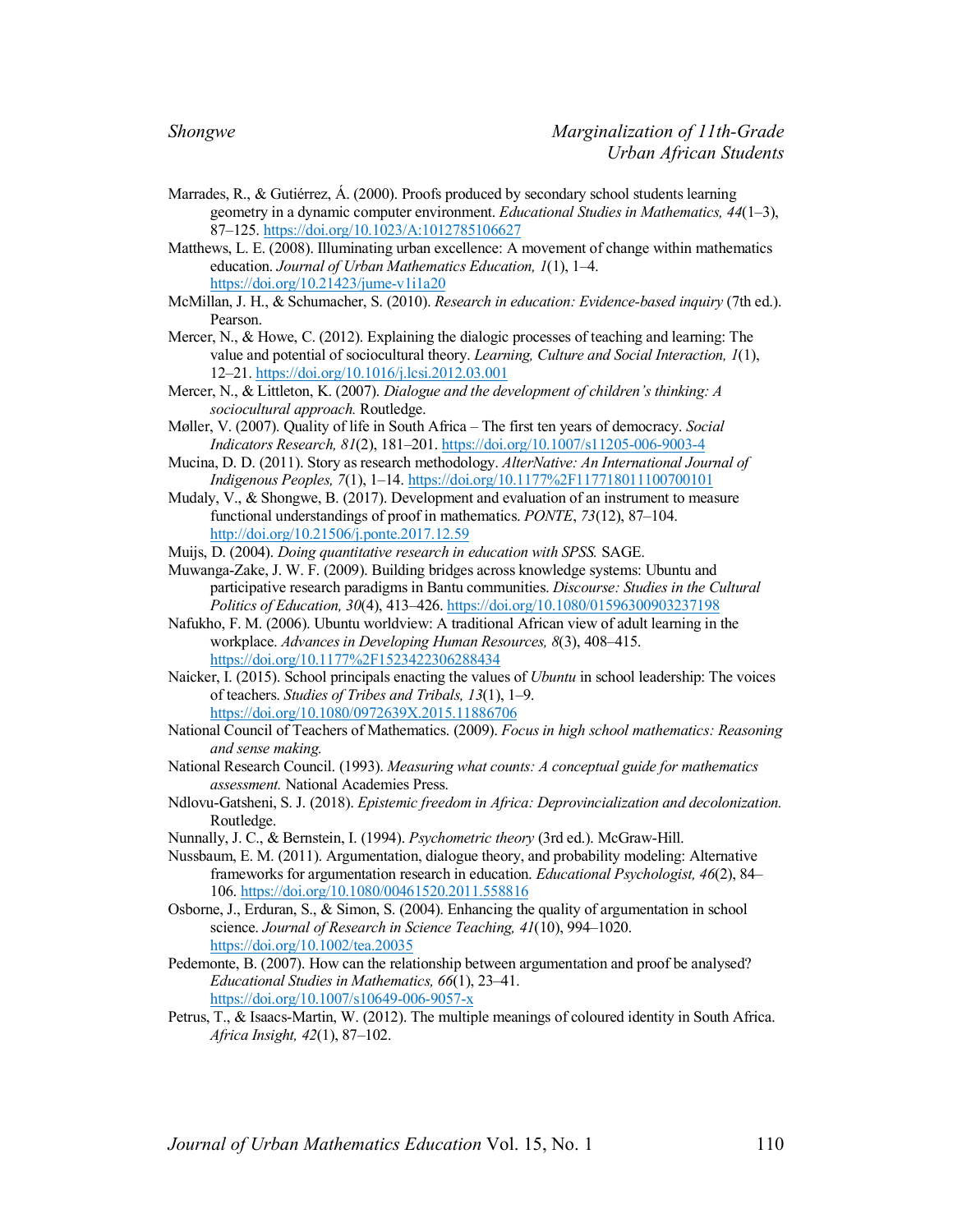Pollock, J. L. (2001). Defeasible reasoning with variable degrees of justification. *Artificial Intelligence, 133*(1–2), 233–282. https://doi.org/10.1016/S0004-3702(01)00145-X

Ramazanoğlu, C. (with Holland, J.). (2002). *Feminist methodology: Challenges and choices.* SAGE.

Rasmussen, C., & Stephan, M. (2008). A methodology for documenting collective activity. In A. E. Kelly, R. A. Lesh, & J. Y. Baek (Eds.), *Handbook of design research methods in education: Innovations in science, technology, engineering, and mathematics learning and teaching* (pp. 195–215). Routledge.

- Ricks, T. E. (2010). Mathematics *is* motivating. *The Mathematics Educator, 19*(2), 2–9.
- Rose, J., & Glass, N. (2008). The importance of emancipatory research to contemporary nursing practice. *Contemporary Nurse, 29*(1), 8–22. https://doi.org/10.5172/conu.673.29.1.8
- Rumsey, C., & Langrall, C. W. (2016). Promoting mathematical argumentation. *Teaching Children Mathematics, 22*(7), 413–419.
- Schneider, G. E. (2003). Neoliberalism and economic justice in South Africa: Revisiting the debate on economic apartheid. *Review of Social Economy, 61*(1), 23–50. https://doi.org/10.1080/0034676032000050257
- Scholtz, Z., Braund, M., Hodges, M., Koopman, R., & Lubben, F. (2008). South African teachers' ability to argue: The emergence of inclusive argumentation. *International Journal of Educational Development, 28*(1), 21–34. https://doi.org/10.1016/j.ijedudev.2006.12.005
- Seehawer, M. K. (2018). Decolonising research in a Sub-Saharan African context: Exploring Ubuntu as a foundation for research methodology, ethics and agenda. *International Journal of Social Research Methodology, 21*(4), 453–466. https://doi.org/10.1080/13645579.2018.1432404
- Tabachnick, B. G., & Fidell, L. S. (2013). *Using multivariate statistics* (6th ed.). Pearson.
- Tate, W. F. (2008). Putting the "urban" in mathematics education scholarship. *Journal of Urban Mathematics Education, 1*(1), 5–9. https://doi.org/10.21423/jume-v1i1a19
- Thomas, J. A., & Pedersen, J. E. (2003). Reforming elementary science teacher preparation: What about extant teaching beliefs? *School Science and Mathematics, 103*(7), 319–330.
- Toulmin, S. E. (2003). *The uses of argument* (Updated ed.). Cambridge University Press.
- Trinick, T., & Stevenson, B. (2010). Evaluation of Te Poutama Tau: Māori-medium numeracy project, 2003–2009. In D. Holton, K. C. Irwin, & C. Linsell (Eds.), *Findings from the New Zealand numeracy development projects 2009* (pp. 72–87). Ministry of Education.
- Turok, I. (2014). South Africa's tortured urbanization and the complications of reconstruction. In G. McGranahan & G. Martine (Eds.), *Urban growth in emerging economies: Lessons from the BRICS* (pp. 143–190). Routledge.
- van Eemeren, F. H., Grootendorst, R., Johnson, R. H., Plantin, C., & Willard, C. A. (2013). *Fundamentals of argumentation theory: A handbook of historical backgrounds and contemporary developments.* Routledge.
- Vellem, V. S. (2014). The task of urban black public theology. *HTS Theological Studies, 70*(3), Article a2728. https://doi.org/10.4102/hts.v70i3.2728
- Venville, G. J., & Dawson, V. M. (2010). The impact of a classroom intervention on grade 10 students' argumentation skills, informal reasoning, and conceptual understanding of science. *Journal of Research in Science Teaching, 47*(8), 952–977. https://doi.org/10.1002/tea.20358
- Warren, E., Young, J., & deVries, E. (2007). Australian Indigenous students: The role of oral language and representations in the negotiation of mathematical understanding. In J. Watson & K. Beswick (Eds.), *Proceedings of the 30th Annual Conference of the Mathematics Education Research Group of Australasia* (pp.775–784)*.* Mathematics Education Research Group of Australasia.
- Webb, L., & Webb, P. (2008). A snapshot in time: Beliefs and practices of a pre-service mathematics teacher through the lens of changing contexts and situations. *Pythagoras, 68*, 41–51. https://doi.org/10.4102/pythagoras.v0i68.66